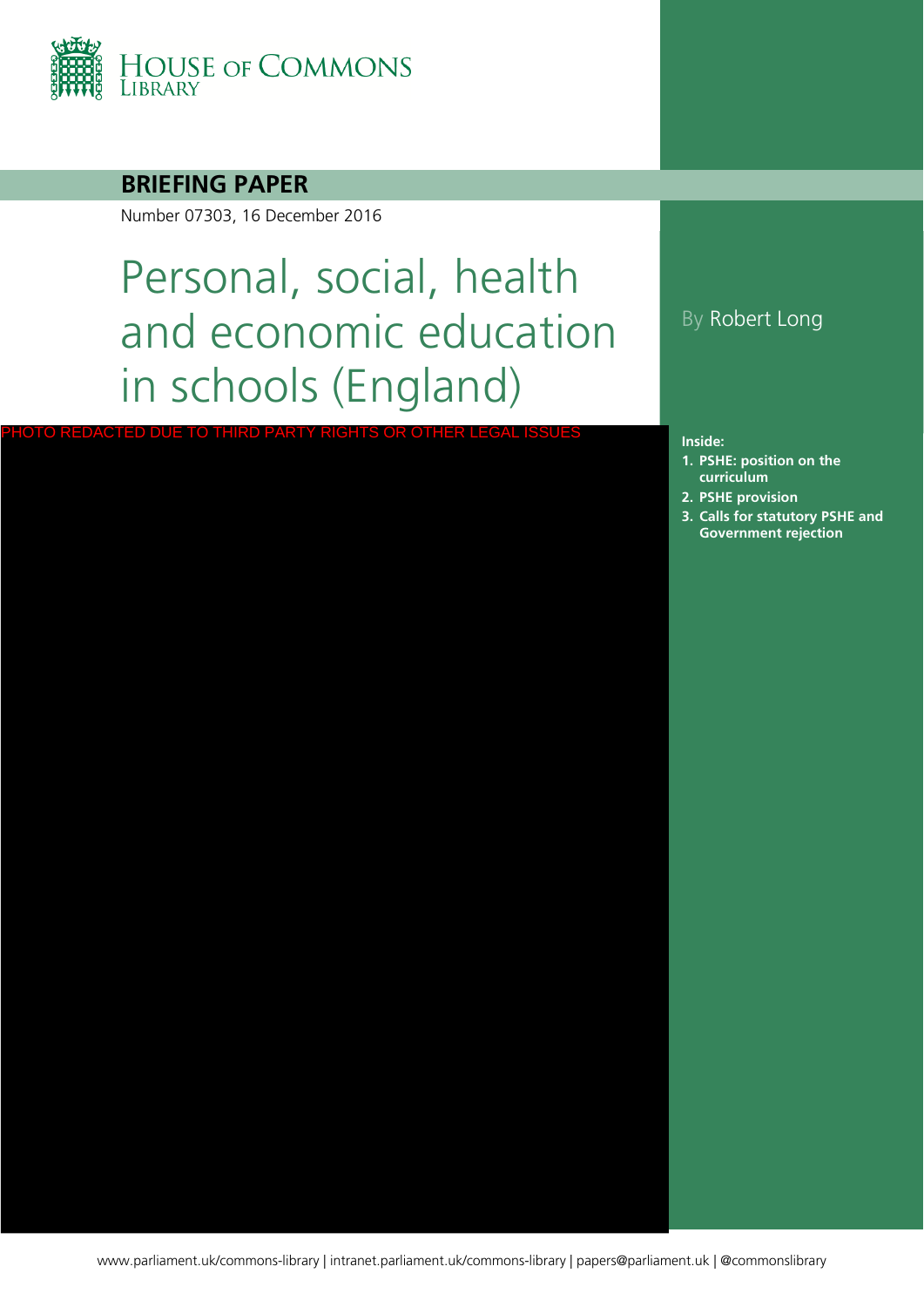## **Contents**

| One page briefing |                                                                                                                                                                                                                                             | 3                                                                |
|-------------------|---------------------------------------------------------------------------------------------------------------------------------------------------------------------------------------------------------------------------------------------|------------------------------------------------------------------|
| 1.<br>1.1<br>1.2  | PSHE: position on the curriculum<br>Personal, social, health and economic education (PSHE)<br><b>PSHE Association</b><br>Nicky Morgan speech March 2015<br>Other funded bodies<br>PSHE Expert Group<br>Sex and relationship education (SRE) | 4<br>$\overline{4}$<br>5<br>5<br>$\,$ 6 $\,$<br>$\,$ 6 $\,$<br>6 |
| 2.<br>2.1<br>2.2  | <b>PSHE provision</b><br>Ofsted report on PSHE provision (2013)<br>Teaching                                                                                                                                                                 | 8<br>$\,8$<br>8                                                  |
| 3.<br>3.1         | <b>Calls for statutory PSHE and Government rejection</b><br>Education Committee report and recommendation for statutory PSHE<br>Joint letter from select committee Chairs (January 2016)                                                    | 10<br>10<br>11                                                   |
| 3.2               | Women and Equalities Committee inquiry and Government response<br>New letter from select committee Chairs (November 2016)                                                                                                                   | 11<br>12                                                         |
| 3.3               | Government decision not to make PSHE statutory (February 2016)<br>Subsequent Government comment and reconsideration                                                                                                                         | 12<br>13                                                         |
| 3.4               | Legislative proposals<br>Labour Government plans<br>Labour commitment to statutory PSHE (2016)<br>Recent Private Members' Bills<br>Amendment to Psychoactive Substances Bill                                                                | 13<br>13<br>14<br>15<br>15                                       |
| 3.5<br>3.6        | Support for statutory PSHE<br>Opposition to statutory status                                                                                                                                                                                | 16<br>17                                                         |
|                   |                                                                                                                                                                                                                                             |                                                                  |

Cover page image copyright: [Official Opening of St Paul's Catholic School](https://www.flickr.com/photos/catholicism/16468633404/in/photolist-r6h3Xf-rKGV8L-s39HAw-rKFDJu-r6u43R-rKEfYG-nsTGgs-ad7xgp-9e4gXq-9uEcAJ-qrJGXJ-eepbm-6rcN13-5i9SLE-7Dkdgq-tQX4oR-mr81Y3-4kudXv-9H4VtM-gXHe1d-6Ya6wF-otXYGN-6HPwgi-7oBZwz-8eCKgN-sry38Y-6y4D85-rUtJdM-dZgc3Q-7ZMFCk-9u1Hrn-k7hLbk-87RBa8-dtZLj9-uyCEXn-a2NMC9-5RpyJF-e7gFa-4gEeri-9F5f4s-8RCnVm-pNdKo8-e5xi47-9VpaoU-9UGjcG-5qQmNL-89TAR6-dEuSpJ-quL4iA-fYs8c) in Leicester by [Catholic Church England.](https://www.flickr.com/photos/catholicism/) Licensed under [CC BY 2.0](https://creativecommons.org/licenses/by-nc-sa/2.0/) / image cropped.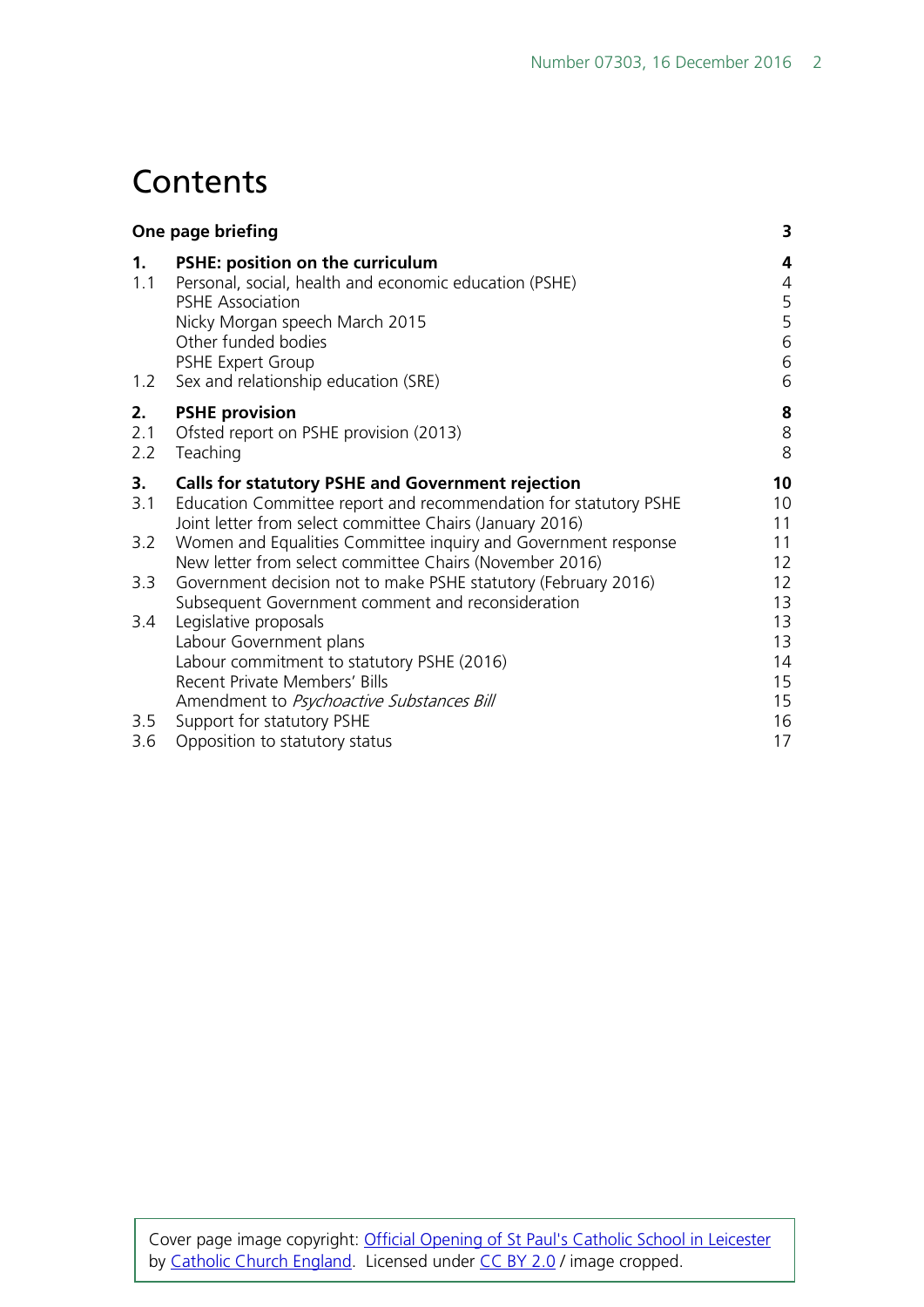## <span id="page-2-0"></span>One page briefing

#### **What is PSHE?**

The PSHE Association defines personal, social, health and economic education (PSHE) as:

…a planned programme of learning through which children and young people acquire the knowledge, understanding and skills they need to manage their lives, now and in the future.

#### **What provision do schools have to make?**

PSHE is a non-statutory subject, but the Government expects all schools to make provision for it.

In September 2013, following an internal review, the Department for Education issued new [guidance on PSHE,](https://www.gov.uk/government/publications/personal-social-health-and-economic-education-pshe/personal-social-health-and-economic-pshe-education%23contents) which makes clear that it is largely up to schools to determine what is taught; it also states that the then Government did not intend to publish new non-statutory programmes of study for PSHE.

The Government provides funding to various bodies, principally the PSHE Association, to support the teaching of PSHE.

#### **PSHE Association programme of study**

The PSHE Association has published its own [programme of study](https://www.pshe-association.org.uk/resources_search_details.aspx?ResourceId=495&Keyword=programme&SubjectID=0&LevelID=0&ResourceTypeID=3&SuggestedUseID=0) for PSHE, covering Key Stages 1-5.

The programme includes focus on a variety of areas, including diversity and equality, relationships of different kinds, personal financial choices, drugs education, the importance of respecting and protecting the environment, and people's rights and responsibilities as members of families and other groups, and as citizens.

#### **Concerns and calls for statutory PSHE**

Concerns have regularly been raised about the quality of PSHE provision, by [Ofsted](https://www.gov.uk/government/publications/not-yet-good-enough-personal-social-health-and-economic-education) and others, often focused on the priority given to the subject and the level of expertise available in PSHE teaching.

There have been regular calls for PSHE to be made statutory, often driven by the belief that this greater priority would improve PSHE provision. The Education Committee published a [report](http://www.publications.parliament.uk/pa/cm201415/cmselect/cmeduc/145/145.pdf) recommending this change in February 2015, and Private Members' Bills have been tabled for all or part of PSHE to become statutory. The last Labour Government had planned to make PSHE statutory, but the measures were not passed ahead of the 2010 General Election. The former shadow Education Secretary, Lucy Powell, [stated](http://www.thetimes.co.uk/tto/opinion/thunderer/article4718516.ece) that a Labour Government would make PSHE statutory in all state schools.

Campaigns for PSHE to be made statutory have met with resistance, particularly from groups who believe that the topics covered in PSHE are primarily the responsibility of parents.

#### **Government position**

The [Government response](https://www.gov.uk/government/uploads/system/uploads/attachment_data/file/446038/50742_Cm_9121_Web.pdf) to the Education Committee report, published in July 2015, did not take forward the recommendation for PSHE to be made statutory, although it stated that it would be giving further consideration to the Committee's arguments.

The Government [confirmed](http://www.parliament.uk/documents/commons-committees/Education/Letter-from-the-Secretary-of-State-to-the-Committee-on-statutory-status-for-PSHE.pdf) in February 2016 that it would not be making PSHE statutory. Subsequently the Education Secretary has indicated that this may be reconsidered.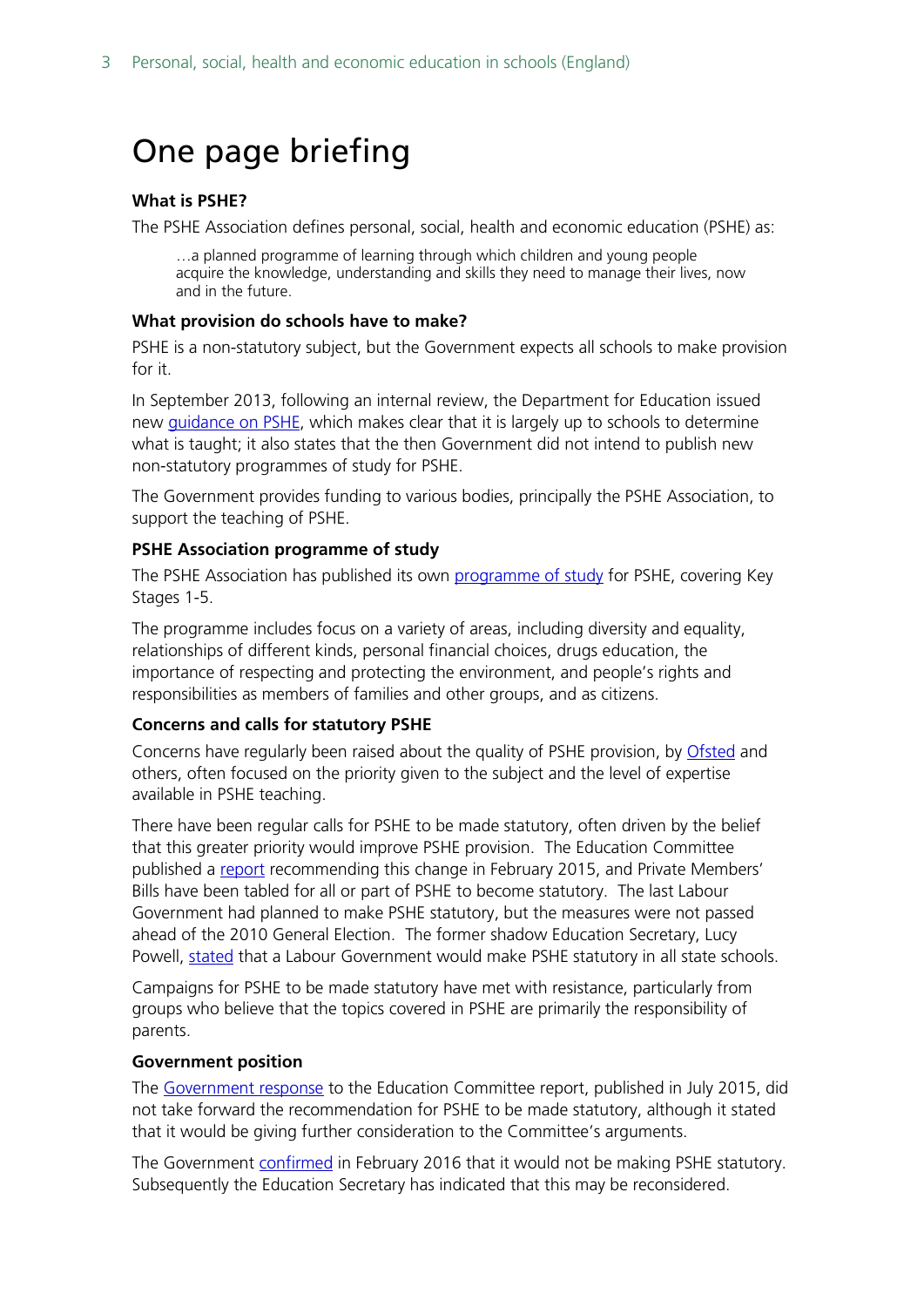## <span id="page-3-0"></span>1. PSHE: position on the curriculum

## <span id="page-3-1"></span>1.1 Personal, social, health and economic education (PSHE)

Personal, social, health and economic education (PSHE) is taught in schools across England. The PSHE Association defines PSHE as:

…a planned programme of learning through which children and young people acquire the knowledge, understanding and skills they need to manage their lives, now and in the future. [1](#page-3-2)

PSHE is a non-statutory subject. However, the [National Curriculum](https://www.gov.uk/government/uploads/system/uploads/attachment_data/file/339805/MASTER_final_national_curriculum_until_sept_2015_11_9_13.pdf)  [Framework](https://www.gov.uk/government/uploads/system/uploads/attachment_data/file/339805/MASTER_final_national_curriculum_until_sept_2015_11_9_13.pdf) states that:

All schools should make provision for personal, social, health and economic education (PSHE), drawing on good practice. Schools are also free to include other subjects or topics of their choice in planning and designing their own programme of education.<sup>[2](#page-3-3)</sup>

In September 2013, the Department for Education issued [new guidance](https://www.gov.uk/government/publications/personal-social-health-and-economic-education-pshe/personal-social-health-and-economic-pshe-education#contents)  [on PSHE,](https://www.gov.uk/government/publications/personal-social-health-and-economic-education-pshe/personal-social-health-and-economic-pshe-education#contents) which makes clear that it is largely up to schools to determine what is taught; it also states that the then Government did not intend to publish new non-statutory programmes of study for PSHE.

Personal, social, health and economic (PSHE) education is an important and necessary part of all pupils' education. All schools should teach PSHE, drawing on good practice, and this expectation is outlined in the introduction to the proposed new national curriculum.

PSHE is a non-statutory subject. To allow teachers the flexibility to deliver high-quality PSHE we consider it unnecessary to provide new standardised frameworks or programmes of study. PSHE can encompass many areas of study. Teachers are best placed to understand the needs of their pupils and do not need additional central prescription.

However, while we believe that it is for schools to tailor their local PSHE programme to reflect the needs of their pupils, we expect schools to use their PSHE education programme to equip pupils with a sound understanding of risk and with the knowledge and skills necessary to make safe and informed decisions.

Schools should seek to use PSHE education to build, where appropriate, on the statutory content already outlined in the national curriculum, the basic school curriculum and in statutory guidance on: drug education, financial education, sex and relationship education (SRE) and the importance of physical activity and diet for a healthy lifestyle.<sup>[3](#page-3-4)</sup>

The new guidance followed a review of PSHE carried out by the Coalition Government, which reported in March 2013, separately from

<span id="page-3-2"></span><sup>&</sup>lt;sup>1</sup> PSHE Association, [What is PSHE and why is it important?](https://www.pshe-association.org.uk/content.aspx?CategoryID=1043) [accessed 15 September 2015]

<span id="page-3-3"></span><sup>&</sup>lt;sup>2</sup> Department for Education, The national curriculum in England: Framework [document: for teaching 1 September 2014 to 31 August 2015,](https://www.gov.uk/government/uploads/system/uploads/attachment_data/file/339805/MASTER_final_national_curriculum_until_sept_2015_11_9_13.pdf) September 2013

<span id="page-3-4"></span><sup>&</sup>lt;sup>3</sup> Department for Education, [Personal, social, health and economic education,](https://www.gov.uk/government/publications/personal-social-health-and-economic-education-pshe/personal-social-health-and-economic-pshe-education#personal-social-health-and-economic-education) 11 September 2013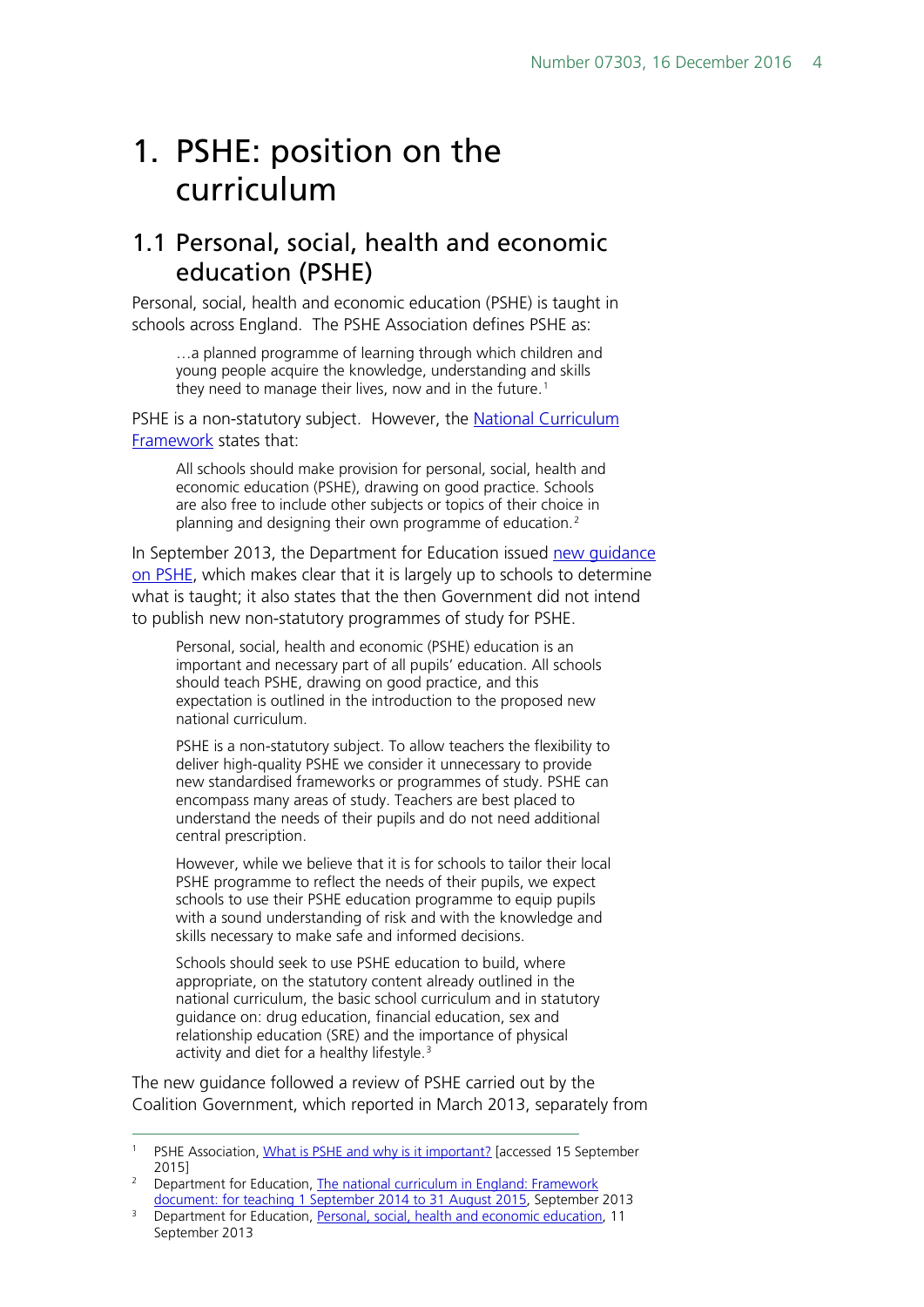its review of the National Curriculum.<sup>[4](#page-4-2)</sup> The [Summary Report](http://media.education.gov.uk/assets/files/pdf/p/pshe%20cons%20report.pdf) of the consultation on PSHE education (which includes discussion of sex and relationship education) sets out the views of the respondents to that consultation.[5](#page-4-3)

## <span id="page-4-0"></span>PSHE Association

The Government provides grant funding to the [PSHE Association](http://www.pshe-association.org.uk/) to work with schools to advise them in developing their own PSHE curriculums and improve the quality of teaching.

The association focuses on signposting schools to resources and in expanding their Chartered Teacher of PSHE programme. The Government has also asked the association to promote the teaching of consent as part of SRE.<sup>[6](#page-4-4)</sup>

The PSHE Association has published its own [programme of study](https://www.pshe-association.org.uk/resources_search_details.aspx?ResourceId=495&Keyword=programme&SubjectID=0&LevelID=0&ResourceTypeID=3&SuggestedUseID=0) for PSHE, covering Key Stages 1-5. The programme has three core themes:

- Health and Wellbeing
- Relationships
- Living in the Wider World

Within these headings the programme includes focus on a variety of areas, including diversity and equality, relationships of different kinds, personal financial choices, drugs education, the importance of respecting and protecting the environment, and people's rights and responsibilities as members of families and other groups, and as citizens. [7](#page-4-5)

## <span id="page-4-1"></span>Nicky Morgan speech March 2015

In March 2015, the then Education Secretary made a [speech](http://brightblue.org.uk/index.php/medias/speeches) to the Bright Blue think tank which made announcements on further initiatives on PSHE alongside the PSHE Association:

We will establish a new charter mark for schools in conjunction with the PSHE Association. This will be awarded to schools that demonstrate excellence in this area in order to give schools something to strive for in improving their PSHE teaching, and making it easier for schools struggling in this area to work with the best.

[…]

And later this week we will launch new guidance, produced by the association on one of the most important and sensitive areas of PSHE teaching: consent.

The new guidance will build on an existing programme of work between the Department and the PSHE Association, and will give

Written Ministerial Statement a[t HC Deb 21 Mar 2013 c52WS](http://www.publications.parliament.uk/pa/cm201213/cmhansrd/cm130321/wmstext/130321m0001.htm#13032159000004)

<span id="page-4-3"></span><span id="page-4-2"></span><sup>5</sup> Department for Education, [Consultation on PSHE Education: Summary Report,](http://media.education.gov.uk/assets/files/pdf/p/pshe%20cons%20report.pdf)  March 2013

<span id="page-4-4"></span><sup>6</sup> Department for Education, [Personal, social, health and economic education,](https://www.gov.uk/government/publications/personal-social-health-and-economic-education-pshe/personal-social-health-and-economic-pshe-education#contents) 11 September 2013

<span id="page-4-5"></span><sup>&</sup>lt;sup>7</sup> PSHE Association, [PSHE programme of study \(Key stages 1-4\),](https://www.pshe-association.org.uk/resources_search_details.aspx?ResourceId=495&Keyword=programme&SubjectID=0&LevelID=0&ResourceTypeID=3&SuggestedUseID=0) October 2014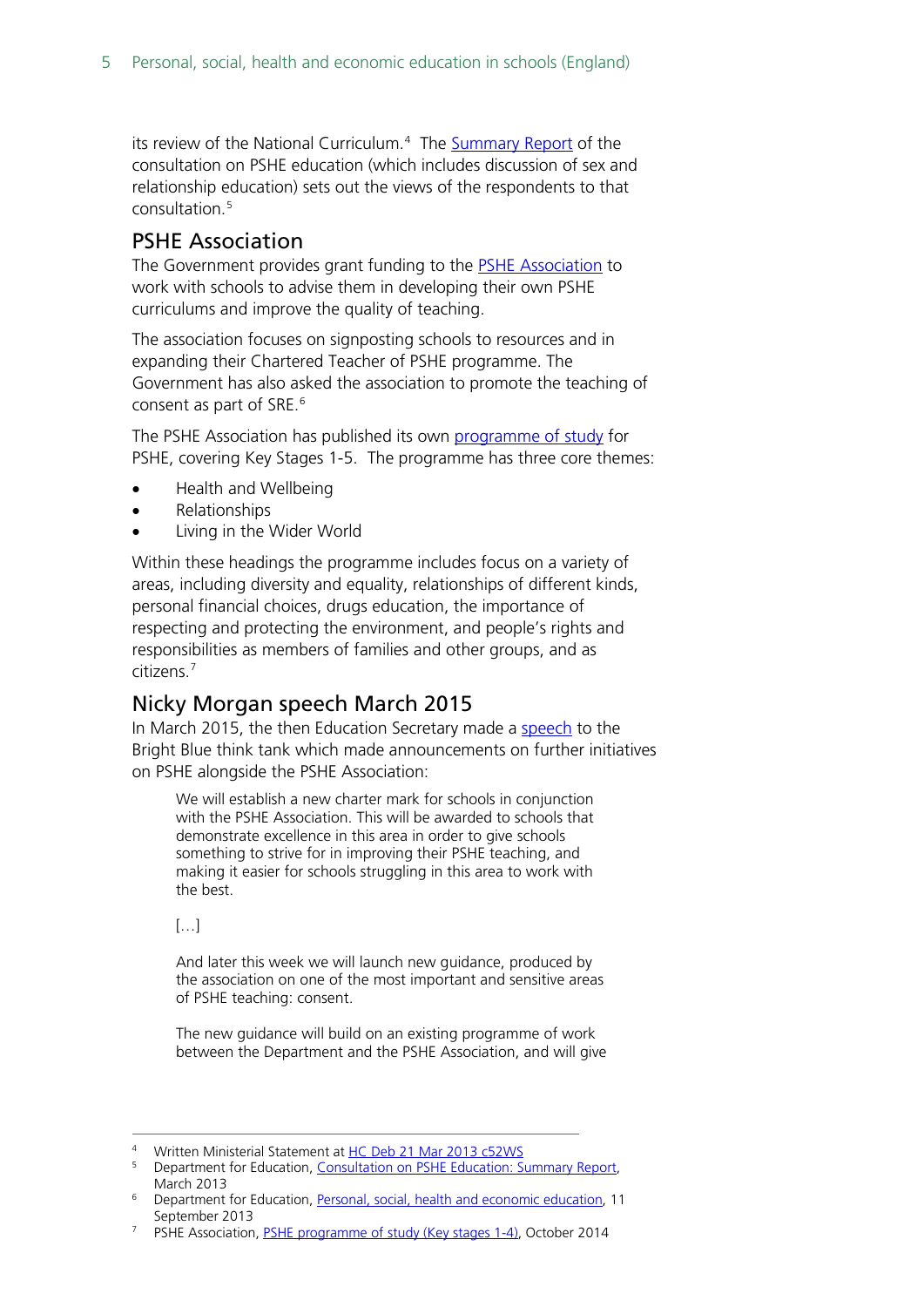teachers important information about the law on consent, helping them to design effective lessons accordingly.<sup>[8](#page-5-3)</sup>

## <span id="page-5-0"></span>Other funded bodies

For drug and alcohol education, the Government launched a new evidence-based information service in April 2013 called [Mentor-](http://mentor-adepis.org/)[ADEPIS](http://mentor-adepis.org/) for those working with young people, including schools and teachers. The new service provides practical advice and tools.

The Government also provides funding to the Centre for the Analysis of Youth [Transitions \(CAYT\)](http://www.ifs.org.uk/centres/cayt) to develop a database of evaluations of programmes aimed at improving outcomes for young people.

## <span id="page-5-1"></span>PSHE Expert Group

In February 2014, the Department for Education established the PSHE Expert Group, one of 16 expert groups formed in response to the implementation of the new national curriculum. The group comprised of leading professionals in the field of PSHE practice and had a budget of  $£2,000$  to cover meeting expenses.<sup>[9](#page-5-4)</sup>

The Group published a [report](https://pshe-association.org.uk/uploads/media/17/8025.pdf) in November 2014, setting out a variety of recommendations including that PSHE be made a statutory entitlement.<sup>10</sup>

The report stated that "moving forward, the [Expert] group will continue to meet independently of the DfE, under the auspices of the Expert Subject Advisory Group network."<sup>[11](#page-5-6)</sup>

## <span id="page-5-2"></span>1.2 Sex and relationship education (SRE)

Sex and relationship education is distinct from PSHE, although many issues relating to SRE may be taught within the PSHE curriculum. As the two subjects are so closely linked, particularly in calls for greater provision, this briefing includes an overview of SRE requirements. The Library briefing on SRE in schools, **SN06103**, provides more detail on the current position and also on debates regarding possible reform.

### **Current position**

The [gov.uk website](https://www.gov.uk/national-curriculum/other-compulsory-subjects) provides a brief overview of the rules relating to SRE in schools:

Sex and relationship education (SRE) is compulsory from age 11 onwards. It involves teaching children about reproduction, sexuality and sexual health. It doesn't promote early sexual activity or any particular sexual orientation.

Some parts of sex and relationship education are compulsory these are part of the national curriculum for science. Parents can withdraw their children from all other parts of sex and relationship education if they want.

<span id="page-5-3"></span><sup>&</sup>lt;sup>8</sup> Rt Hon Nicky Morgan MP, [Preparing young people for life in modern Britain,](http://brightblue.org.uk/index.php/medias/speeches) 10 March 2015 [accessed 11 September 2015]

<span id="page-5-4"></span><sup>&</sup>lt;sup>9</sup> Department for Education [Supplementary evidence to](http://data.parliament.uk/writtenevidence/committeeevidence.svc/evidencedocument/education-committee/personal-social-health-and-economic-education-and-sex-and-relationships-education-in-schools/written/17177.html) the Education Committee, January 2015

<span id="page-5-5"></span><sup>&</sup>lt;sup>10</sup> Personal, Social, Health and Economic Education Expert Group, Report and [Recommendations,](https://pshe-association.org.uk/uploads/media/17/8025.pdf) November 2014, p4

<span id="page-5-6"></span><sup>11</sup> Ibid., p9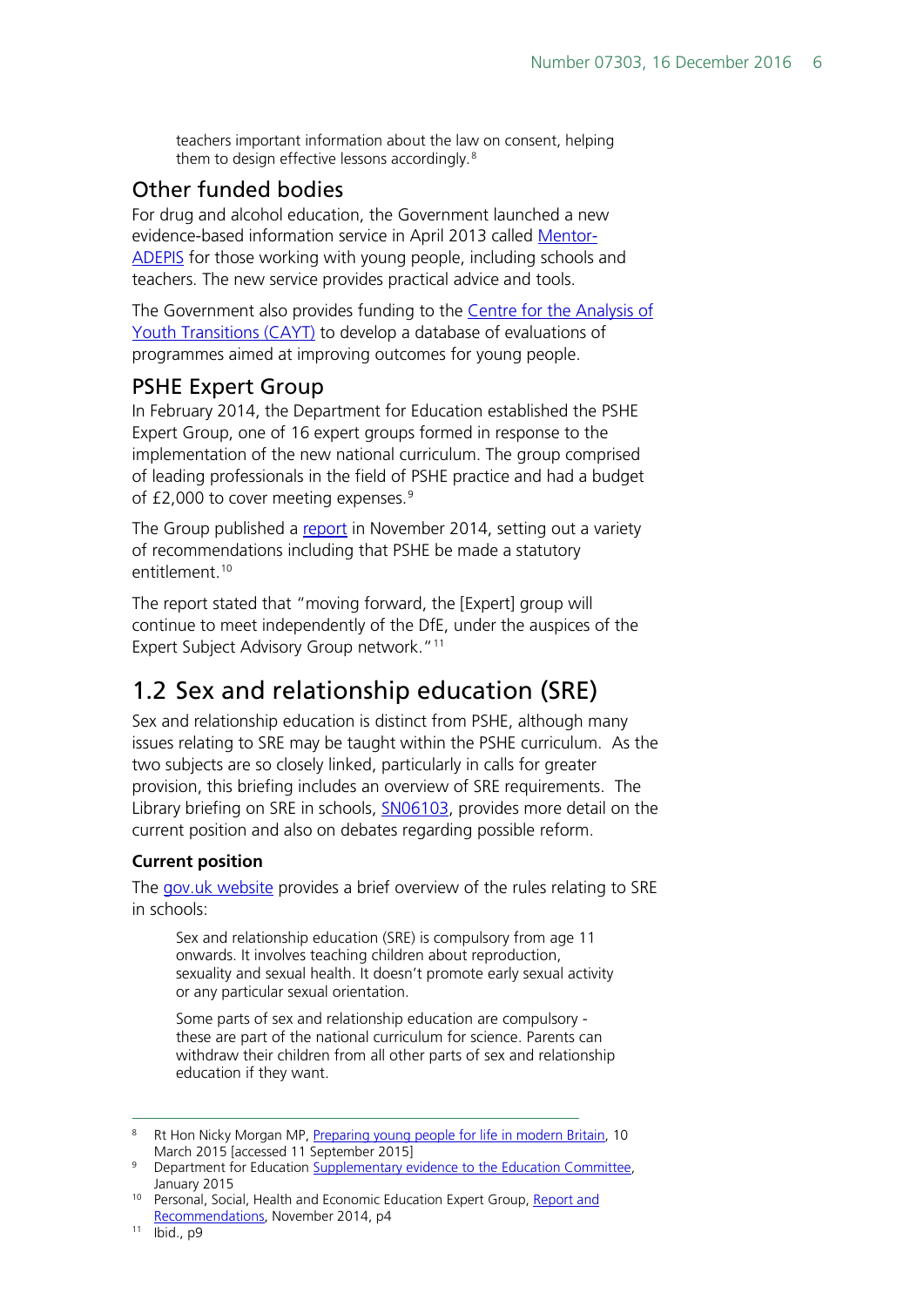All schools must have a written policy on sex education, which they must make available to parents for free

Academies and free schools do not have to follow the National Curriculum and so are not under the same statutory obligations as local authority maintained schools. As such, they are not obliged to teach sex and relationship education;<sup>[12](#page-6-0)</sup> if they do provide it, they must have regard to the **SRE** quidance issued by the Secretary of State.<sup>[13](#page-6-1)</sup>

#### **Proposals for change**

During the 2010 Parliament concerns were frequently raised about the content, status and quality of SRE. In 2013, an [Ofsted report](https://www.gov.uk/government/publications/not-yet-good-enough-personal-social-health-and-economic-education) found that SRE "required improvement in over a third of schools," with primary pupils ill-prepared for the physical and emotional changes of puberty, and secondary education placing too much emphasis on "the mechanics" of reproduction.<sup>[14](#page-6-2)</sup>

Private Members' Bills have been tabled during both the 2010 and 2015 Parliaments to introduce compulsory SRE (sometimes within proposed statutory PSHE), and Labour and Green Party MPs tabled amendments with this aim during the passage of the Children and Families Act 2014. The previous Labour Government had proposed legislation prior to the 2010 General Election to ensure that all children receive at least one year of sex and relationship education, but the relevant measures did not pass (see section 3.1 of this briefing for more information).

There have also been calls from across parties for the Government's SRE guidance, which has been in place since 2000, to be updated to better equip teachers in the world transformed by the internet. The Coalition Government argued that supplementary advice for schools published by the PSHE Association, the Sex Education Forum and Brook, "Sex and [relationships education \(SRE\) for the 21st century",](https://www.pshe-association.org.uk/resources_search_details.aspx?ResourceId=526) performed this function.<sup>[15](#page-6-3)</sup>

 $12$  Unless there is a clause in their funding agreements requiring SRE to be taught.

<span id="page-6-1"></span><span id="page-6-0"></span><sup>&</sup>lt;sup>13</sup> Department for Education and Employment, Sex and Relationship Education [Guidance,](https://www.gov.uk/government/uploads/system/uploads/attachment_data/file/283599/sex_and_relationship_education_guidance.pdf) July 2000

<span id="page-6-2"></span><sup>&</sup>lt;sup>14</sup> Ofsted, Not yet good enough: personal, social, health and economic education in [schools,](https://www.gov.uk/government/publications/not-yet-good-enough-personal-social-health-and-economic-education) May 2013

<span id="page-6-3"></span><sup>15</sup> HC Deb 14 Oct 2014 c280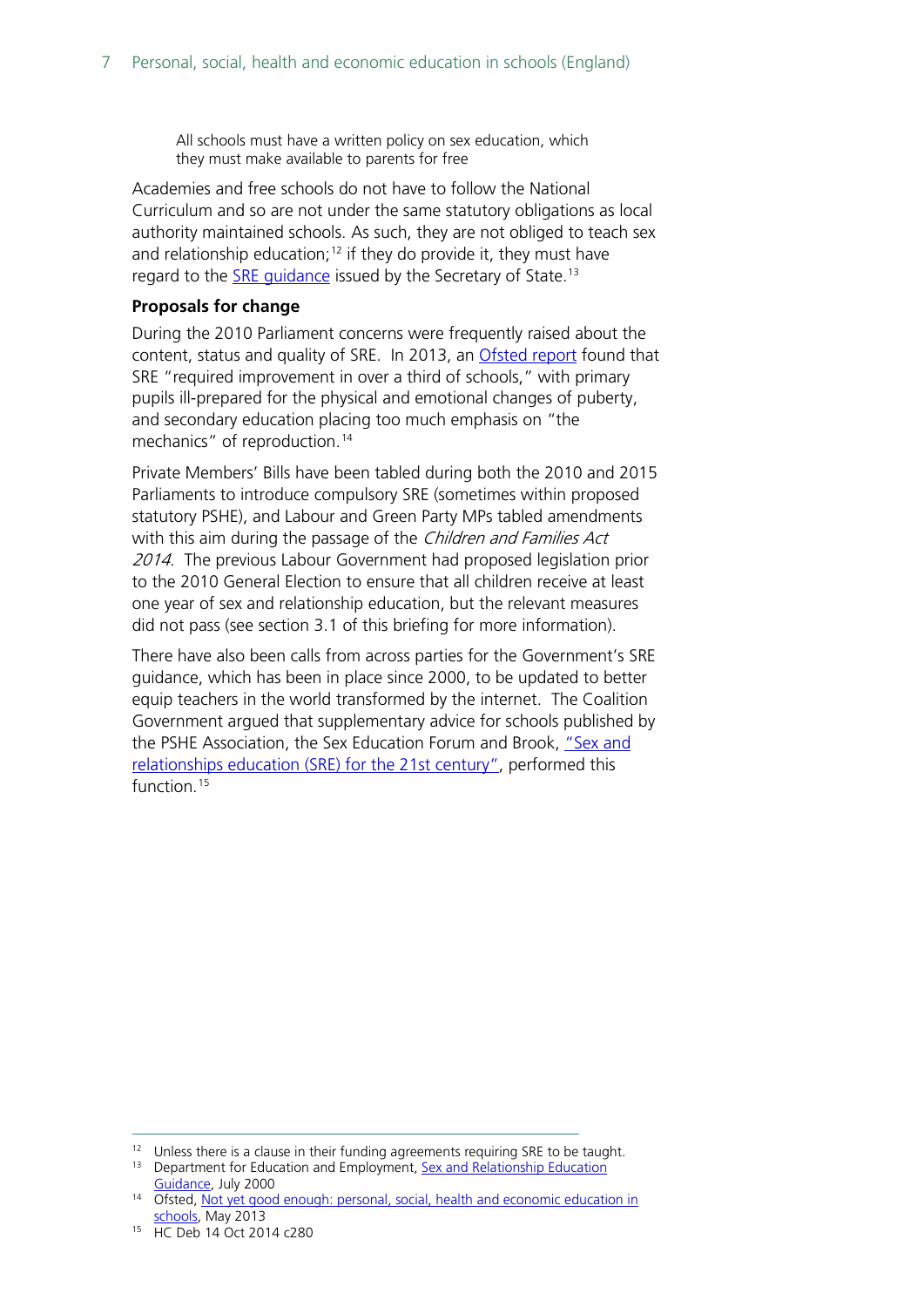## <span id="page-7-0"></span>2. PSHE provision

## <span id="page-7-1"></span>2.1 Ofsted report on PSHE provision (2013)

Ofsted has published a [series of reports](http://webarchive.nationalarchives.gov.uk/20141124154759/http:/www.ofsted.gov.uk/inspection-reports/our-expert-knowledge/personal-social-and-health-education-pshe) on PSHE provision and good practice. The most recent report, Not yet good enough: personal, [social, health and economic education in schools,](https://www.gov.uk/government/publications/not-yet-good-enough-personal-social-health-and-economic-education) was published in May 2013. The report stated that learning in PSHE education was:

…good or better in 60% of schools and required improvement or was inadequate in 40%...

In the two fifths of schools where learning was weak, pupils had gaps in their knowledge and skills, most commonly in the serious safeguarding areas of personal safety in relation to sex and relationships, mental health, and alcohol misuse.<sup>[16](#page-7-3)</sup>

## <span id="page-7-2"></span>2.2 Teaching

The 2013 [Ofsted report,](https://www.gov.uk/government/publications/not-yet-good-enough-personal-social-health-and-economic-education) stated that the teaching of PSHE required improvement:

Teaching required improvement in 42% of primary and 38% of secondary schools. Too many teachers lacked expertise in teaching sensitive and controversial issues, which resulted in some topics such as sexuality, mental health and domestic violence being omitted from the curriculum. This was because subject-specific training and support were too often inadequate. In 20% of schools, staff had received little or no training to teach PSHE education. Teaching was not good in any of these schools.<sup>[17](#page-7-4)</sup>

The report recommended that schools should "ensure that staff teaching PSHE education receive subject-specific training and regular updates, including in the teaching of sensitive issues."<sup>[18](#page-7-5)</sup>

From 2004 to 2010 the Department for Children, Schools and Families and the Department of Health funded a certificated national programme of PSHE Continuing Professional Development (CPD); the Education Committee recommended in its February 2015 report that this funding be reintroduced.<sup>19</sup> The Government rejected this recommendation in its [response.](https://www.gov.uk/government/publications/pshe-and-sre-in-schools-government-response)<sup>20</sup> The response highlighted the PSHE quality mark (see Nicky Morgan speech, on page 5 of this briefing):

To enable schools to demonstrate excellence in the quality of their PSHE teaching, the Government [has] announced the development of a new, rigorous PSHE quality mark. This will give parents more information about the quality of a school's PSHE provision and will highlight schools which are already providing opportunities for wider development for their pupils through PSHE. It will make it easier for schools struggling in this area to

<span id="page-7-3"></span> <sup>16</sup> Ofsted, [Not yet good enough: personal, social, health and economic education in](https://www.gov.uk/government/uploads/system/uploads/attachment_data/file/413178/Not_yet_good_enough_personal__social__health_and_economic_education_in_schools.pdf)  [schools,](https://www.gov.uk/government/uploads/system/uploads/attachment_data/file/413178/Not_yet_good_enough_personal__social__health_and_economic_education_in_schools.pdf) May 2013, p4-5

<span id="page-7-4"></span><sup>&</sup>lt;sup>17</sup> Ofsted, Not yet good enough: personal, social, health and economic education in [schools,](https://www.gov.uk/government/uploads/system/uploads/attachment_data/file/413178/Not_yet_good_enough_personal__social__health_and_economic_education_in_schools.pdf) p7

<span id="page-7-5"></span><sup>18</sup> Ibid., p8

<span id="page-7-6"></span><sup>&</sup>lt;sup>19</sup> House of Commons Education Select Committee, All schools should have to provide [PSHE and SRE,](http://www.parliament.uk/business/committees/committees-a-z/commons-select/education-committee/news/pshe-sre-report/) p3

<span id="page-7-7"></span><sup>&</sup>lt;sup>20</sup> Department for Education, Government response: Life lessons: PSHE and SRE in [schools,](https://www.gov.uk/government/uploads/system/uploads/attachment_data/file/446038/50742_Cm_9121_Web.pdf) p5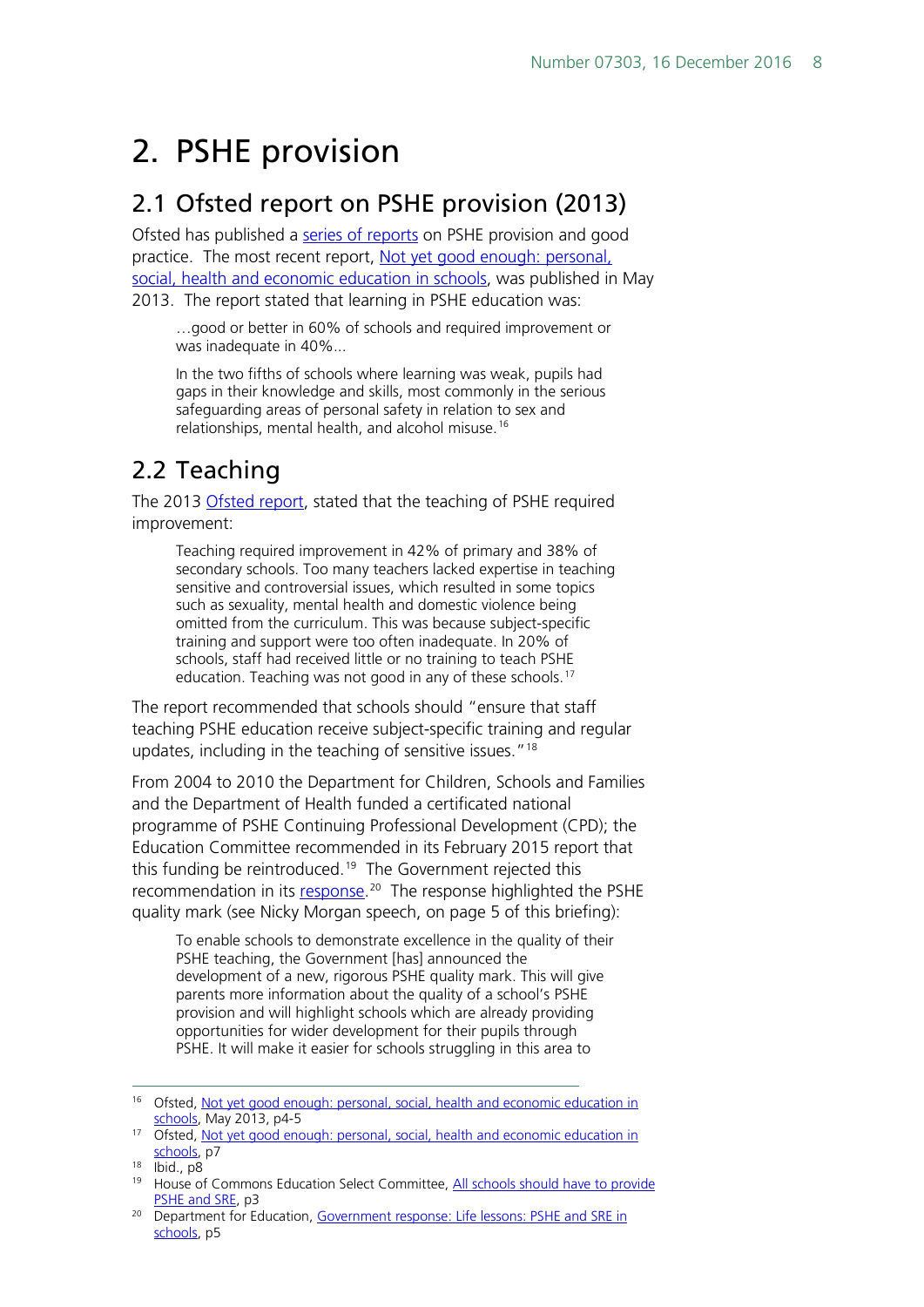<span id="page-8-0"></span>work with the best. The new PSHE quality mark will be brought in line with similar accreditations of its type which require schools to provide evidence for the depth and quality of their teaching in a particular area. The new accreditation will drive improvement in the subject, with many schools seeking the award expected to make tangible improvements to their teaching to achieve the quality mark.[21](#page-8-0)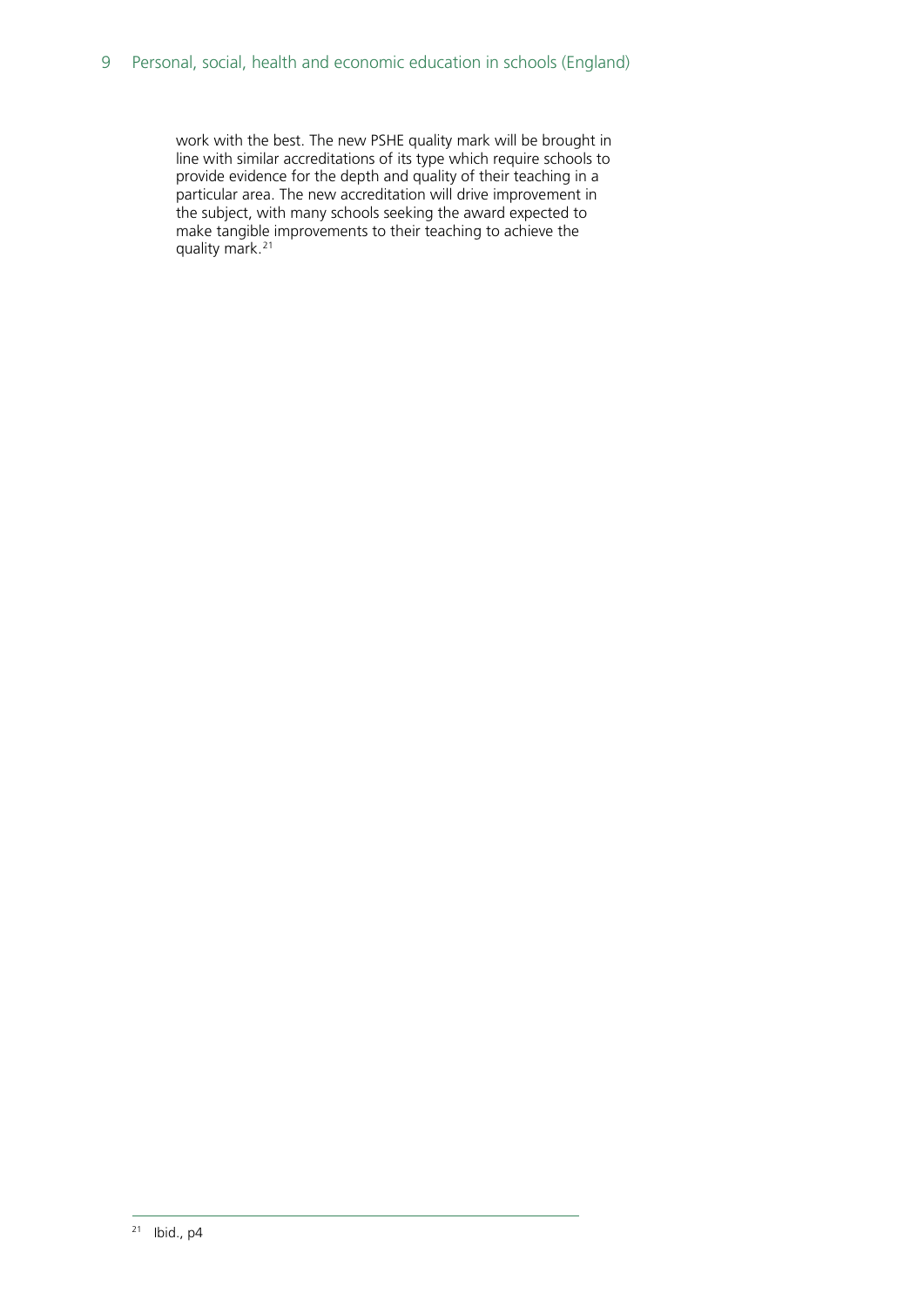## <span id="page-9-0"></span>3. Calls for statutory PSHE and Government rejection

## <span id="page-9-1"></span>3.1 Education Committee report and recommendation for statutory PSHE

In 2014-15, the Commons Education Select Committee conducted an enquiry into PSHE and SRE, including consideration of whether the two subjects should be made statutory. In February 2015 the Committee [recommended](http://www.publications.parliament.uk/pa/cm201415/cmselect/cmeduc/145/145.pdf) that age-appropriate PSHE, including SRE, should become a statutory subject in primary and secondary schools.<sup>[22](#page-9-2)</sup> The Committee believed that the then Government's:

…current strategy for improving PSHE is weak, with a mismatch between the priority that ministers claim they give PSHE and the steps that have been taken to improve the quality of teaching in the subject.<sup>[23](#page-9-3)</sup>

The [Government response](https://www.gov.uk/government/uploads/system/uploads/attachment_data/file/446038/50742_Cm_9121_Web.pdf) published in July 2015 did not take forward this recommendation for PSHE to be made statutory, although it stated that it would be giving further consideration to the Committee's arguments in 2015. [24](#page-9-4)

The Chair of the new Education Committee, Neil Carmichael, was [critical](http://www.parliament.uk/business/committees/committees-a-z/commons-select/education-committee/news-parliament-2015/comment-sex-education-15-16/) of the Government's response:

The response made by the Government today is disappointing.

Ministers entirely sidestep the call made by MPs in the closing months of the last Parliament to give statutory status to PSHE.

They also reject or brush over nearly every other recommendation made by the previous Education Committee in their key report published five months ago.

It is unclear why it should have taken the Government so long to publish such a feeble response.<sup>[25](#page-9-5)</sup>

In November 2015, the Chair of the Committee [wrote](http://www.parliament.uk/documents/commons-committees/Education/Letter-from-the-Committee-to-the-Secretary-of-State-regarding-statutory-status-for-PSHE.pdf) to the Education Secretary to stress that the Committee expected an update on statutory status, and urging that the arguments in favour of statutory status should be considered carefully.<sup>[26](#page-9-6)</sup>

In December 2015, Natasha Devon, founder of the Self-Esteem Team and mental health champion at the Department for Education, told the Education Committee in [oral evidence](http://data.parliament.uk/writtenevidence/committeeevidence.svc/evidencedocument/education-committee/mental-health-and-wellbeing-of-looked-after-children/oral/26126.html) to its inquiry into the mental health and wellbeing of looked after children that she believed the

<span id="page-9-2"></span><sup>&</sup>lt;sup>22</sup> House of Commons Education Select Committee, [All schools should have](http://www.parliament.uk/business/committees/committees-a-z/commons-select/education-committee/news/pshe-sre-report/) to provide [PSHE and SRE,](http://www.parliament.uk/business/committees/committees-a-z/commons-select/education-committee/news/pshe-sre-report/) 17 February 2015

<span id="page-9-3"></span> $23$  Ibid.

<span id="page-9-4"></span><sup>&</sup>lt;sup>24</sup> Department for Education, Government response: Life lessons: PSHE and SRE in [schools,](https://www.gov.uk/government/uploads/system/uploads/attachment_data/file/446038/50742_Cm_9121_Web.pdf) Cm 9121, July 2015, p9

<span id="page-9-5"></span><sup>&</sup>lt;sup>25</sup> House of Commons Education Select Committee, Government response to sex [education report is "feeble",](http://www.parliament.uk/business/committees/committees-a-z/commons-select/education-committee/news-parliament-2015/comment-sex-education-15-16/) 16 July 2015

<span id="page-9-6"></span><sup>&</sup>lt;sup>26</sup> Education Committee, [Letter from Neil Carmichael MP to Rt Hon Nicky Morgan MP,](http://www.parliament.uk/documents/commons-committees/Education/Letter-from-the-Committee-to-the-Secretary-of-State-regarding-statutory-status-for-PSHE.pdf) 25 November 2015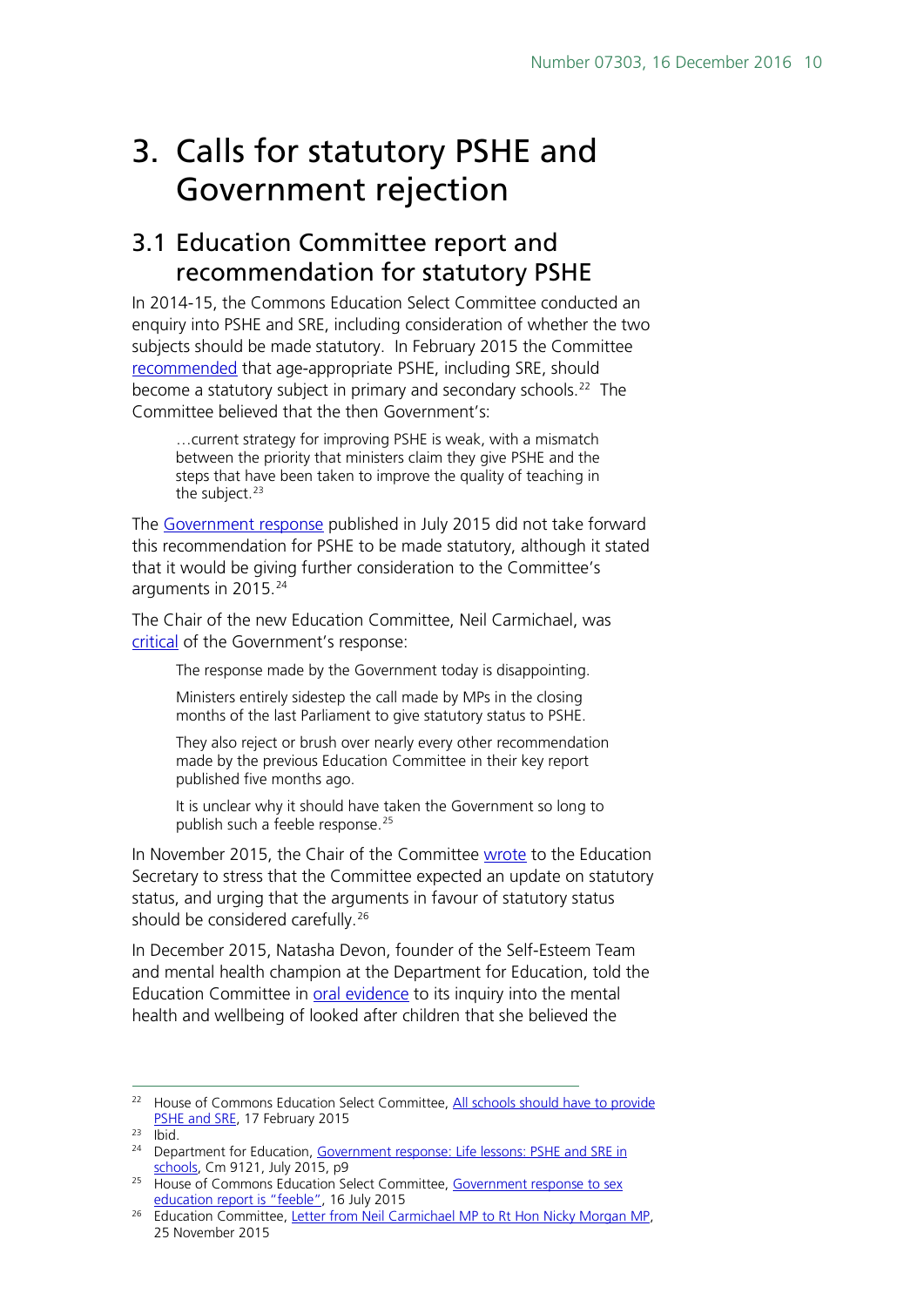Education Secretary favoured statutory status, but that there were budgetary issues:

**Q50:** […] As far as I am aware—this is just anecdotal—Nicky Morgan is in favour of it being made statutory, so the question is: what more can we do? My hunch is that financial considerations are at the root of the decision not to make it statutory, because as soon as you make it statutory you have to give it a budget.<sup>[27](#page-10-2)</sup>

### <span id="page-10-0"></span>Joint letter from select committee Chairs (January 2016)

In January 2016, the Chairs of four Commons select committees – education, health, home affairs and business, innovation and skills – [wrote](http://www.parliament.uk/documents/commons-committees/Education/Chairs) to the Education Secretary, citing committee reports and statements from the Children's Commissioner and the Chief Medical Officer, in support of statutory PSHE and SRE.

The letter stated that it was "clear to the four of us that there is a need to work towards PSHE and SRE becoming statutory in all schools."<sup>[28](#page-10-3)</sup>

## <span id="page-10-1"></span>3.2 Women and Equalities Committee inquiry and Government response

As part of its inquiry into sexual harassment and sexual violence in schools, the Women and Equalities Committee [asked](http://www.parliament.uk/business/committees/committees-a-z/commons-select/women-and-equalities-committee/dfe-evidence-check-forum/curriculum-and-personal-social-health-and-economic-education/) for comments on the strength of the Government's evidence on the current status of PSHE and its work in this area, to inform its questions to Ministers on 12 July 2016.[29](#page-10-4)

The [Committee's report](http://www.parliament.uk/business/committees/committees-a-z/commons-select/women-and-equalities-committee/news-parliament-2015/sexual-harassment-and-violence-in-schools-report-published-16-17/) was published in September 2016. It recommended that that PSHE and SRE should be made statutory subjects as part of the Education Bill then planned for autumn 2016.<sup>[30](#page-10-5)</sup> (That Bill was subsequently dropped.)

The [Government's response,](http://www.parliament.uk/business/committees/committees-a-z/commons-select/women-and-equalities-committee/news-parliament-2015/sexual-harassment-and-sexual-violence-in-schools-government-response-published-16-17/) published in November 2016, did not include a commitment to make either PSHE or SRE statutory. The Government stated that it would consider improvements to the teaching of both subjects:

…we will look at how what is taught in PSHE and SRE can fit into a whole school approach and reflected in codes of practice. We are conscious that the existing SRE guidance was last updated in 2000 and the case for further action on PSHE and SRE delivery is actively under review, with particular consideration to improving quality and accessibility.[31](#page-10-6)

<span id="page-10-2"></span><sup>&</sup>lt;sup>27</sup> Education Committee, Uncorrected oral evidence: Mental health and well-being of [looked after children,](http://www.parliament.uk/business/committees/committees-a-z/commons-select/education-committee/inquiries/parliament-2015/mental-health-children-15-16/) HC 481, 16 December 2015

<span id="page-10-3"></span><sup>&</sup>lt;sup>28</sup> Education Committee, Letter from Neil Carmichael MP, Dr Sarah Wollaston MP, Rt [Hon Keith Vaz MP, and Iain Wright MP, to Rt Hon Nicky Morgan MP,](http://www.parliament.uk/documents/commons-committees/Education/Chairs) 8 January 2016

<span id="page-10-4"></span><sup>&</sup>lt;sup>29</sup> Women and Equalities Committee, Personal, Social, Health and Economic education [and the curriculum,](http://www.parliament.uk/business/committees/committees-a-z/commons-select/women-and-equalities-committee/dfe-evidence-check-forum/curriculum-and-personal-social-health-and-economic-education/) 5 July 2016

<span id="page-10-5"></span><sup>&</sup>lt;sup>30</sup> Women and Equalities Committee, Sexual harassment and sexual violence in [schools,](http://www.publications.parliament.uk/pa/cm201617/cmselect/cmwomeq/91/91.pdf) Third Report session 2016-17, HC 91 para 151

<span id="page-10-6"></span><sup>&</sup>lt;sup>31</sup> Women and Equalities Committee, Sexual harassment and sexual violence in [schools: Government response to the Committee's Third Report of Session 2016–17,](http://www.publications.parliament.uk/pa/cm201617/cmselect/cmwomeq/826/826.pdf) First special report of 2016-17, para 56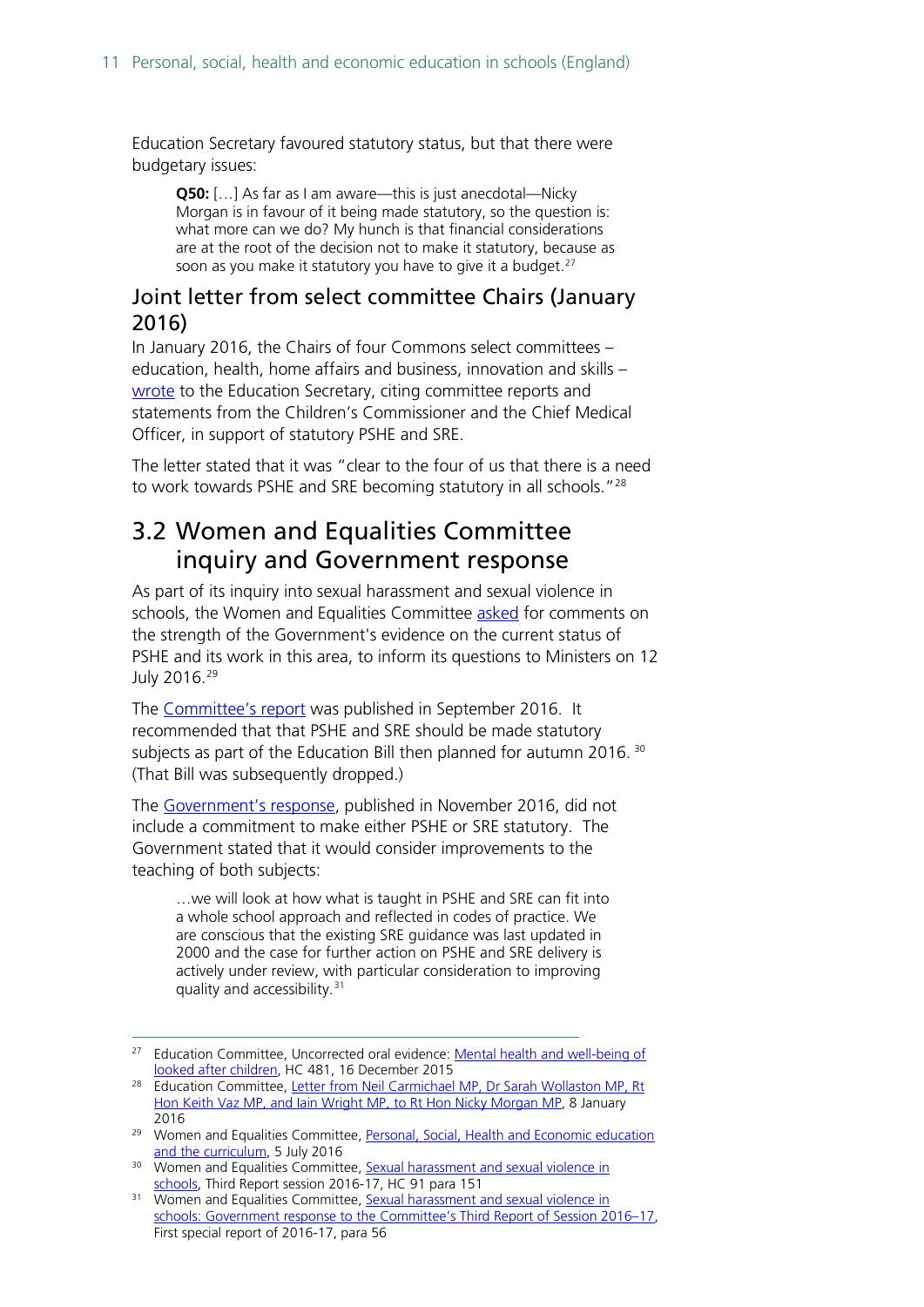The Committee Chair, Maria Miller, was [critical](http://www.parliament.uk/business/committees/committees-a-z/commons-select/women-and-equalities-committee/news-parliament-2015/sexual-harassment-and-sexual-violence-in-schools-government-response-published-16-17/) of the response, and in particular the lack of a commitment to statutory SRE:

In particular the Government needs to prioritise action to ensure Sex and Relationship education reflects the realities of the 21st century rather than the pre-smartphone age when guidance was last updated. [32](#page-11-2)

## <span id="page-11-0"></span>New letter from select committee Chairs (November 2016)

Following the Government's response to the Women and Equalities Committee report, [five select committee Chairs wrote to the Education](http://www.parliament.uk/documents/commons-committees/Education/Correspondence/Chairs-letter-to-Secretary-of-State-re-PSHE-status-29-11-2016.PDF)  [Secretary,](http://www.parliament.uk/documents/commons-committees/Education/Correspondence/Chairs-letter-to-Secretary-of-State-re-PSHE-status-29-11-2016.PDF) to express disappointment at the lack of an announcement of statutory PSHE, and urged the Government either to support a current Private Member's Bill for statutory PSHE (see section 3.4) or bring forward proposals of its own.[33](#page-11-3)

The five Chairs were Neil Carmichael (Education Committee), Maria Miller (Women and Equalities), Yvette Cooper (Home Affairs), Dr Sarah Wollaston (Health), and Iain Wright (Business, Energy and Industrial Strategy).

## <span id="page-11-1"></span>3.3 Government decision not to make PSHE statutory (February 2016)

In February 2016, the then Education Secretary Nicky Morgan [wrote](http://www.parliament.uk/documents/commons-committees/Education/Letter-from-the-Secretary-of-State-to-the-Committee-on-statutory-status-for-PSHE.pdf) to the Education Committee Chair to state that PSHE would not be made statutory:

The vast majority of schools already make provision for PSHE and while the Government agrees that making PSHE statutory would give it equal status with other subjects, the Government is concerned that this would do little to tackle the most pressing problems with the subject, which are to do with the variable quality of its provision, as evidenced by Ofsted's finding that 40% of PSHE teaching is less than good. As such, while we will continue to keep the status of PSHE in the curriculum under review, our immediate focus will be on improving the quality of PSHE teaching in our schools.<sup>[34](#page-11-4)</sup>

The letter also stated that the DfE would be working with a group of leading headteachers and practitioners in the following months to produce an action plan and recommendations for improving PSHE, including publishing a comprehensive PSHE toolkit for schools.

Neil Carmichael, the Chair of the Education Committee, was [quoted](http://schoolsweek.co.uk/government-rules-out-making-pshe-and-sre-statutory/) in Schools Week stating that he was "disappointed that the government is not going as far as the committee would like but pleased they are

<span id="page-11-2"></span><sup>&</sup>lt;sup>32</sup> Women and Equalities Committee, New law needed to protect children from sexual [harassment and violence,](http://www.parliament.uk/business/committees/committees-a-z/commons-select/women-and-equalities-committee/news-parliament-2015/sexual-harassment-and-sexual-violence-in-schools-government-response-published-16-17/) 29 November 2016

<span id="page-11-3"></span><sup>&</sup>lt;sup>33</sup> Education Committee, Letter from Neil Carmichael MP and others to Rt Hon Justine [Greening MP,](http://www.parliament.uk/documents/commons-committees/Education/Correspondence/Chairs-letter-to-Secretary-of-State-re-PSHE-status-29-11-2016.PDF) 29 November 2016

<span id="page-11-4"></span><sup>&</sup>lt;sup>34</sup> Education Committee, [Letter from Rt Hon Nicky Morgan MP to Neil Carmichael MP,](http://www.parliament.uk/documents/commons-committees/Education/Letter-from-the-Secretary-of-State-to-the-Committee-on-statutory-status-for-PSHE.pdf) 10 February 2016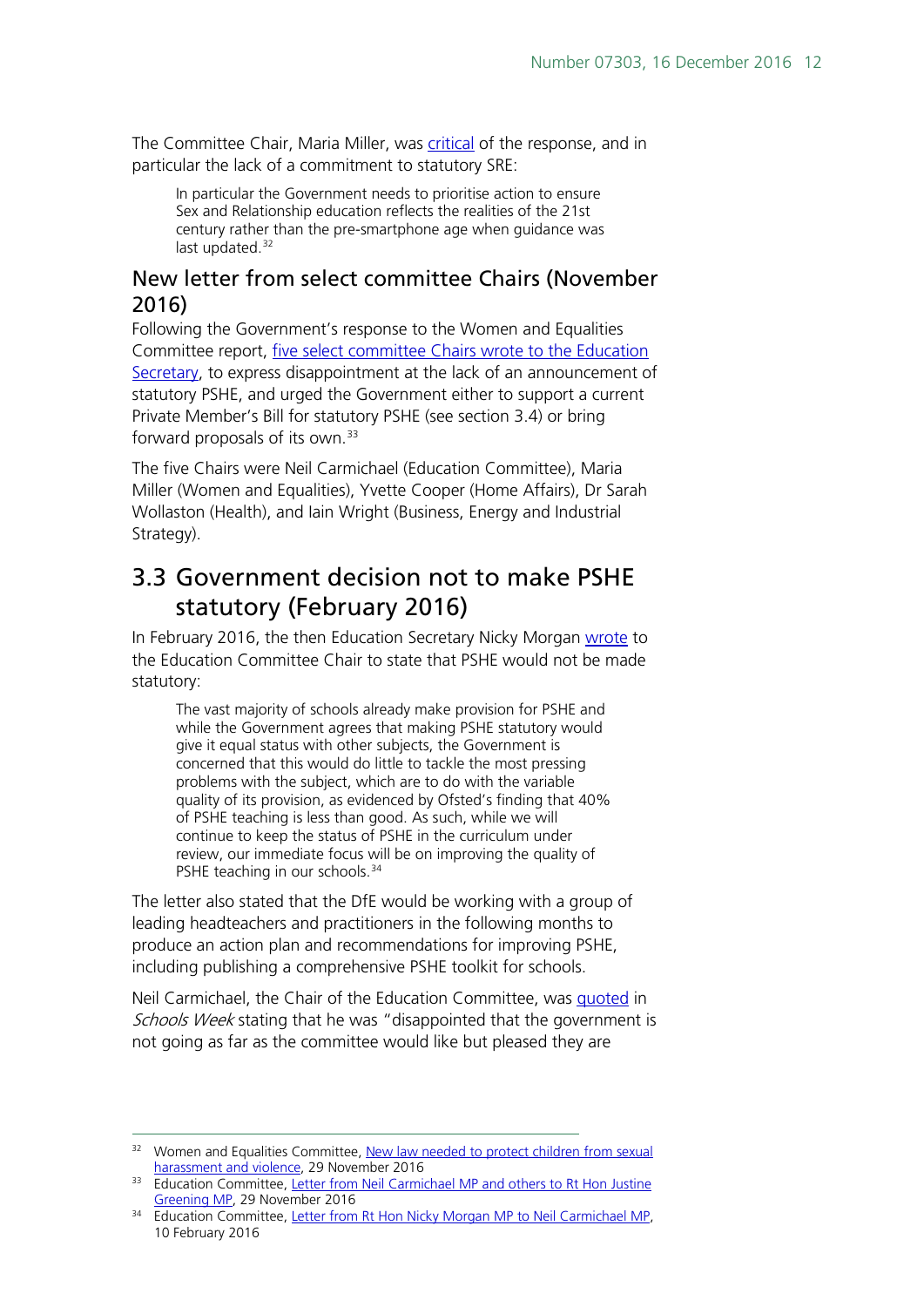working on an action plan with the profession to improve the teaching of PSHE.["35](#page-12-3)

It was [reported](http://www.telegraph.co.uk/women/life/david-cameron-just-blocked-compulsory-sex-education---and-the-wo/) in the press that the decision not to make PSHE statutory was taken by the Prime Minister.<sup>[36](#page-12-4)</sup>

The PSHE Association was [strongly critical](https://www.pshe-association.org.uk/news_detail.aspx?ID=1481) of the decision, with the Association's Chief Executive, Joe Hayman, describing it as "an appalling failure," and stating that:

What is most baffling about this decision is that the Government has a range of objectives it seeks to achieve through PSHE education, including teaching pupils to stay safe online, promoting children and young people's mental health and preventing radicalisation, child sexual exploitation and violence against women and girls. Its decision not to address a status quo in which these issues are addressed by untrained teachers in inadequate curriculum time – or left off the curriculum altogether  $-$  is self-defeating and leaves vulnerable young people at risk.<sup>[37](#page-12-5)</sup>

The letter was also discussed in a House of Lords debate on the day of its publication - see [HL Deb 10 Feb 2016 c2233-2236.](http://www.publications.parliament.uk/pa/ld201516/ldhansrd/text/160210-0001.htm#160210106000432)

## <span id="page-12-0"></span>Subsequent Government comment and reconsideration

In September 2016, the newly appointed Education Secretary, Justine Greening, [indicated to the Education Committee](http://data.parliament.uk/writtenevidence/committeeevidence.svc/evidencedocument/education-committee/role-and-responsibilities-of-the-secretary-of-state/oral/38342.pdf) that she was open to reconsidering the position of PSHE and SRE.<sup>[38](#page-12-6)</sup>

A subsequent [response to a Parliamentary Question](http://www.parliament.uk/written-questions-answers-statements/written-question/commons/2016-10-10/47734) by the Education Minister Edward Timpson confirmed:

As the Secretary of State said at the Education Select Committee hearing in September 2016, we need to look again at how schools deliver high quality PSHE including SRE. We are considering all the options and will come to a view soon.<sup>[39](#page-12-7)</sup>

During the [Second Reading debate](https://hansard.parliament.uk/commons/2016-12-05/debates/F3215438-F9D3-43FA-854E-5EA519D838DD/ChildrenAndSocialWorkBill(Lords)) in the Commons on the Children and Social Work Bill [HL] in December 2016, the Minister indicated that he had asked officials to "accelerate" their work on PSHE and SRE, so that he could report on the Department's conclusions at a later point during the passage of the Bill.<sup>[40](#page-12-8)</sup>

## <span id="page-12-1"></span>3.4 Legislative proposals

### <span id="page-12-2"></span>Labour Government plans

[The Children's Plan,](https://www.gov.uk/government/publications/the-childrens-plan) published by the then Department for Children, Schools and Families in December 2007, emphasised the then Labour Government's view it was important for schools to develop young

<span id="page-12-3"></span><sup>&</sup>lt;sup>35</sup> Schools Week, [Government rules out making PSHE and SRE statutory,](http://schoolsweek.co.uk/government-rules-out-making-pshe-and-sre-statutory/) 10 February 2016

<span id="page-12-4"></span><sup>&</sup>lt;sup>36</sup> Telegrap[h, David Cameron just blocked compulsory sex education -](http://www.telegraph.co.uk/women/life/david-cameron-just-blocked-compulsory-sex-education---and-the-wo/) and the women [in his Cabinet are furious,](http://www.telegraph.co.uk/women/life/david-cameron-just-blocked-compulsory-sex-education---and-the-wo/) 11 February 2016

<span id="page-12-5"></span><sup>&</sup>lt;sup>37</sup> PSHE Association, Statement on government decision to reject statutory status for [PSHE education,](https://www.pshe-association.org.uk/news_detail.aspx?ID=1481) 10 February 2016

<span id="page-12-6"></span><sup>&</sup>lt;sup>38</sup> Education Committee, Role and Responsibilities of the Secretary of State for [Education,](http://data.parliament.uk/writtenevidence/committeeevidence.svc/evidencedocument/education-committee/role-and-responsibilities-of-the-secretary-of-state/oral/38342.pdf) 14 September 2016, HC 196

<span id="page-12-7"></span><sup>39</sup> [PQ 47734, 18 October 2016](http://www.parliament.uk/written-questions-answers-statements/written-question/commons/2016-10-10/47734)

<span id="page-12-8"></span><sup>40</sup> [HC Deb 5 Dec 2016 c84](https://hansard.parliament.uk/commons/2016-12-05/debates/F3215438-F9D3-43FA-854E-5EA519D838DD/ChildrenAndSocialWorkBill(Lords))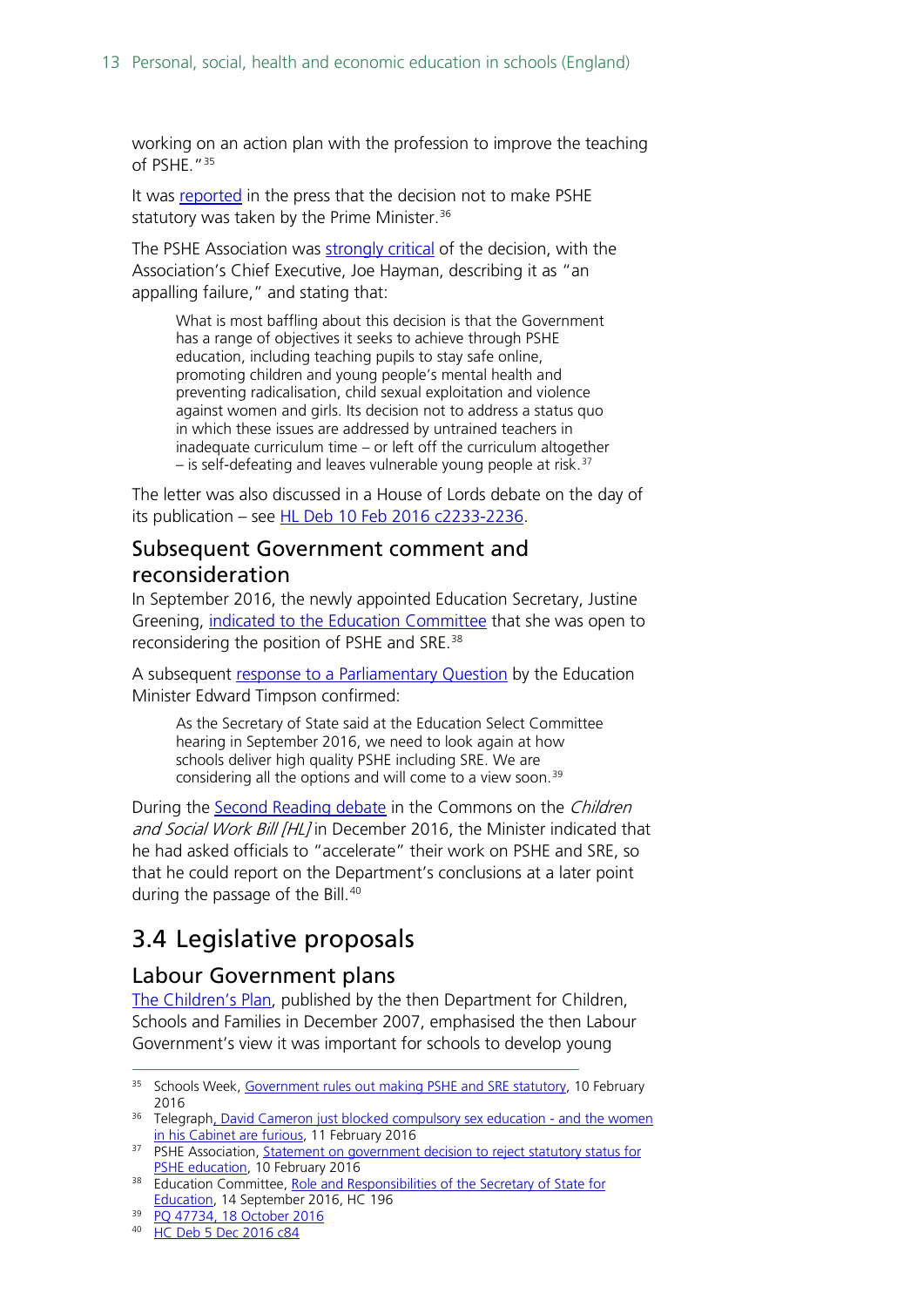people in the round, as well as ensuring that they receive an excellent education. Amongst other things, it announced a review of the delivery of sex and relationships education, and also set out the Government's commitment to examine the effectiveness of drugs education. Subsequently a Drugs and Alcohol Advisory Group was commissioned to carry out a review and to make its recommendations to the Secretary of State. Both these reviews recommended that good PSHE was vital to providing a healthy, rounded education.<sup>[41](#page-13-1)</sup>

On 23 October 2008, Jim Knight, the then Schools Minister announced in a [Written Ministerial Statement](http://www.publications.parliament.uk/pa/cm200708/cmhansrd/cm081023/wmstext/81023m0001.htm#08102337000011) that the Government had decided that PSHE should have statutory status. [42](#page-13-2) The Minister asked Sir Alasdair Macdonald to report to the Secretary of State on a practicable way forward. Sir Alasdair reported to the Secretary of State in March 2009: [Independent Review of the proposal to make Personal, Social,](http://www.educationengland.org.uk/documents/pdfs/2009-macdonald-pshe.pdf)  [Health and Economic Education \(PSHE\) statutory.](http://www.educationengland.org.uk/documents/pdfs/2009-macdonald-pshe.pdf)

In a [Written Ministerial Statement](http://www.publications.parliament.uk/pa/cm200809/cmhansrd/cm091105/wmstext/91105m0001.htm#09110553000010) on 5 November 2009 the then Secretary of State, Ed Balls, announced his decision to proceed with legislation to make PSHE education part of the statutory National Curriculum in both primary and secondary education, and that parents' right to withdraw their children from sex and relationship education (SRE) should continue but only until their children reach the age of 15, so that every young person would receive at least one year of SRE before the end of compulsory education.<sup>[43](#page-13-3)</sup>

Measures to legislate for these proposals were included in the *Children*, Schools and Families Bill before Parliament shortly before the 2010 General Election. For background see [Library research paper 09/95](http://researchbriefings.parliament.uk/ResearchBriefing/Summary/RP09-95) on the Children, Schools and Families Bill, Session 2009-10 (pages 23-27).

Many of the Bill's provisions, including the introduction of compulsory PSHE education and the provision that all children receive at least one year of sex and relationship education were removed during the consideration of Lords Amendments on 8 April 2010 immediately before the dissolution of Parliament for the General Election.

The provisions in the Bill that did survive are now contained in the [Children, Schools and Families Act 2010.](http://www.legislation.gov.uk/ukpga/2010/26/contents)

### <span id="page-13-0"></span>Labour commitment to statutory PSHE (2016)

In March 2016, the then Shadow Education Secretary, Lucy Powell, [announced](http://www.thetimes.co.uk/tto/opinion/thunderer/article4718516.ece) that making PSHE statutory in all state schools would be "one of the first things Labour does in government" and stated that:

Improving [PSHE's] status would help reverse the downward trend in lesson quality. It would ensure there was a broad and balanced framework of standards, with up-to-date guidance that reflects the world we live in. Alongside this, we want a new generation of PSHE leaders in every school, sharing best practice.<sup>[44](#page-13-4)</sup>

 <sup>41</sup> DCSF Press Release, All pupils to get healthy lifestyle lessons, 23 October 2008

<span id="page-13-2"></span><span id="page-13-1"></span><sup>42</sup> [HC Deb 23 Oct 2008 c15-17WS](http://www.publications.parliament.uk/pa/cm200708/cmhansrd/cm081023/wmstext/81023m0001.htm#08102337000011)

<span id="page-13-3"></span><sup>43</sup> [HC Deb 5 Nov 2009 c49-52WS](http://www.publications.parliament.uk/pa/cm200809/cmhansrd/cm091105/wmstext/91105m0001.htm#09110553000010)

<span id="page-13-4"></span><sup>44</sup> Times, [Labour will ensure children are taught the dangers of sexting,](http://www.thetimes.co.uk/tto/opinion/thunderer/article4718516.ece) 22 March 2016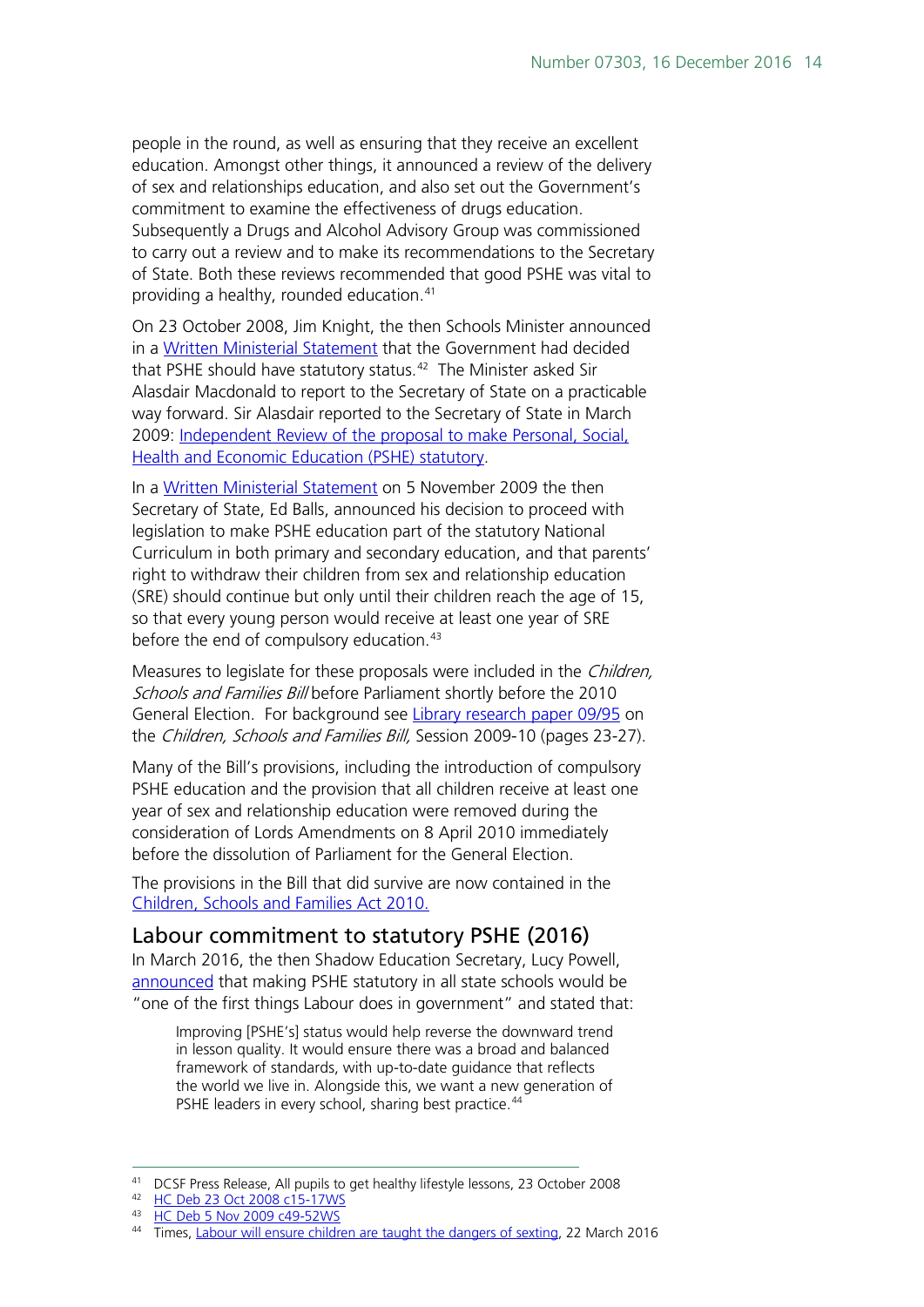#### <span id="page-14-0"></span>Recent Private Members' Bills

In July 2016, Caroline Lucas presented the [Personal, Social, Health and](http://services.parliament.uk/bills/2016-17/personalsocialhealthandeconomiceducationstatutoryrequirement.html)  [Economic Education \(Statutory Requirement\) Bill 2016-17,](http://services.parliament.uk/bills/2016-17/personalsocialhealthandeconomiceducationstatutoryrequirement.html) in favour of statutory PSHE including SRE and education on ending violence against women and girls; and to provide for initial and continuing teacher education and guidance on best practice for delivering and inspecting PSHE and SRE education. The Bill is scheduled to have its Second Reading debate in January 2017.

Caroline Lucas also presented bills in favour of compulsory PSHE during both the 2014-15 and 2015-16 parliamentary sessions, neither of which received a second reading.

Teresa Pearce, who was sixth in the 2015 Private Members' Bill Ballot, <sup>[45](#page-14-2)</sup> presented the [Compulsory Emergency First Aid Education \(State-funded](http://services.parliament.uk/bills/2015-16/compulsoryemergencyfirstaideducationstatefundedsecondaryschools.html)  [Secondary Schools\) Bill 2015-16](http://services.parliament.uk/bills/2015-16/compulsoryemergencyfirstaideducationstatefundedsecondaryschools.html) in June 2015. First Aid is a topic that is currently often taught within PSHE. The Bill had its [Second Reading](http://www.publications.parliament.uk/pa/cm201516/cmhansrd/cm151120/debtext/151120-0001.htm#15112060000001) on 20 November 2015. [46](#page-14-3) The debate was not concluded and the Bill did not advance further.

#### <span id="page-14-1"></span>Amendment to *Psychoactive Substances Bill*

An amendment was tabled by Labour during the Committee Stage of the Psychoactive Substances Bill [HL] in the House of Commons in October 2015 to make PSHE a foundation subject in the National Curriculum in England. In keeping with the Bill, the amendment included particular requirements relating to drugs education.<sup>47</sup>

Lyn Brown spoke to the amendment, and also the New Clause, for Labour. She was critical of PSHE provision in England, citing the Ofsted [report](https://www.gov.uk/government/uploads/system/uploads/attachment_data/file/413178/Not_yet_good_enough_personal__social__health_and_economic_education_in_schools.pdf) published in 2013[48:](#page-14-5)

Ofsted…found that in 60% of schools PSHE training was not good enough and certainly needed to improve, and the evidence from the Government's own inspectors suggests that the Government's approach to PSHE just is not working. And all this is happening while the presence of NPS [new psychoactive substances] has begun to grow in our communities.<sup>[49](#page-14-6)</sup>

Lyn Brown criticised a lack of "comprehensive drug education" in England, arguing that a better approach was taken in Wales, where education was "at the forefront" of drugs prevention policy.<sup>[50](#page-14-7)</sup> Lyn Brown supported statutory PSHE as "an important tool in our fight against psychoactive drugs and those who push them,"<sup>[51](#page-14-8)</sup> and said that the amendment for progress on education to be included in the review of the Act "would focus minds in the Home Office and compel it to put in place the most effective and comprehensive awareness campaign possible."<sup>[52](#page-14-9)</sup>

<span id="page-14-2"></span><sup>45</sup> Parliament[, Private Members' Bill Ballot,](http://www.parliament.uk/business/news/2015/june/private-members-bill-ballot-4-june-2015/) 4 June 2015

<span id="page-14-3"></span><sup>46</sup> [HC Deb 20 Nov 2015 c937-961](http://www.publications.parliament.uk/pa/cm201516/cmhansrd/cm151120/debtext/151120-0001.htm#15112060000001) and [c984-1019](http://www.publications.parliament.uk/pa/cm201516/cmhansrd/cm151120/debtext/151120-0002.htm#15112060000003)

<span id="page-14-4"></span> $47$  New Clause  $4 -$  [list of amendments 27 October 2015](http://www.publications.parliament.uk/pa/bills/cbill/2015-2016/0063/amend/pbc0632710m.1-7.pdf)

<span id="page-14-5"></span><sup>48</sup> Ofsted, Not yet good enough: personal, social, health and economic education in [schools,](https://www.gov.uk/government/uploads/system/uploads/attachment_data/file/413178/Not_yet_good_enough_personal__social__health_and_economic_education_in_schools.pdf) May 2013

<span id="page-14-6"></span><sup>49</sup> [PBC 29 Oct 2015 c76](http://www.publications.parliament.uk/pa/cm201516/cmpublic/psychoactive/151029/am/151029s01.htm)

<span id="page-14-7"></span><sup>50</sup> PBC 29 Oct 2015 c76

<span id="page-14-8"></span><sup>51</sup> PBC 29 Oct 2015 c79

<span id="page-14-9"></span><sup>52</sup> PBC 29 Oct 2015 c81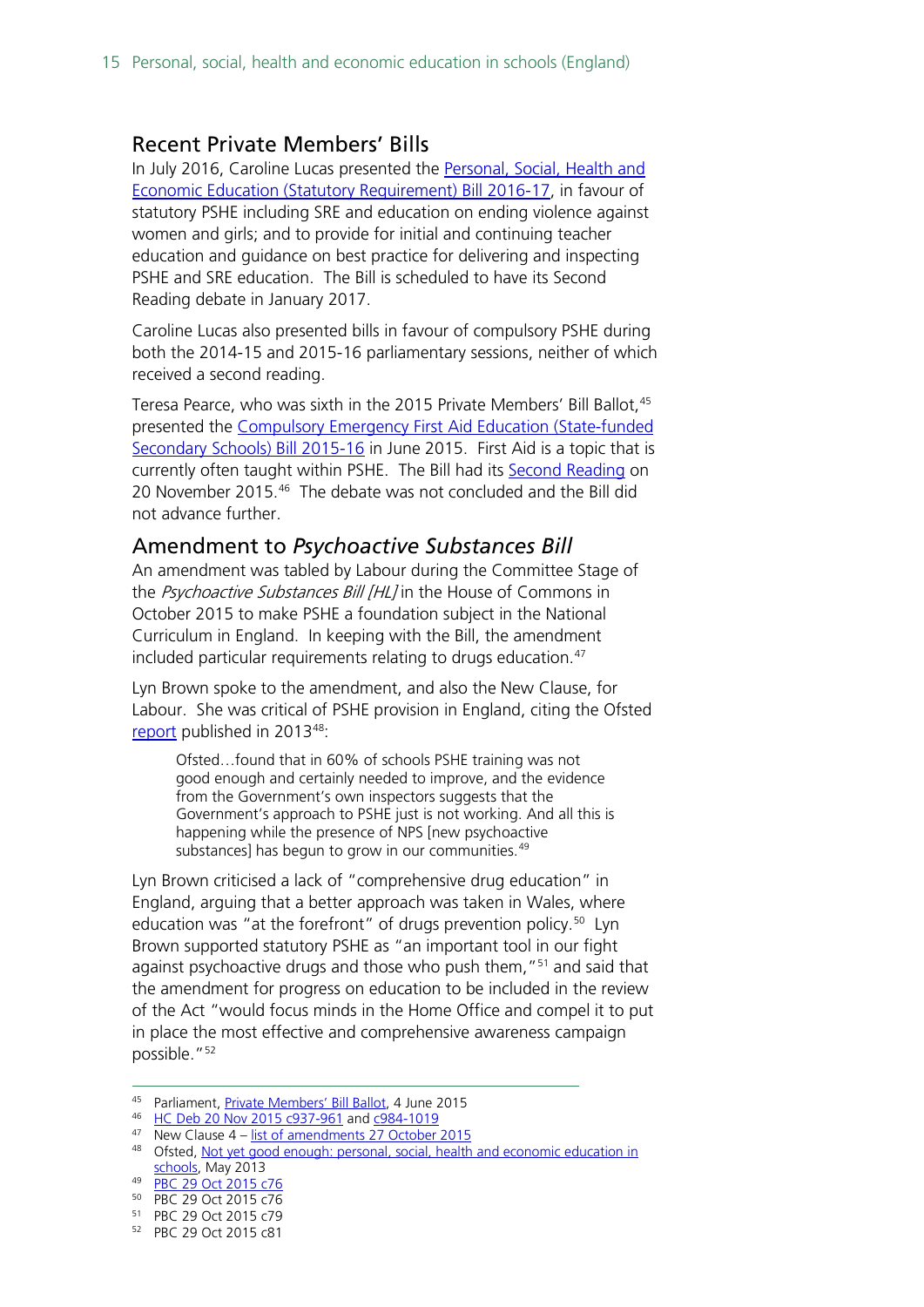Speaking for the Government, Mike Penning stated that the Department for Education would be writing to the Education Committee by the end of the year on the status of PSHE.<sup>[53](#page-15-1)</sup>

Lyn Brown returned to these issues at [Report Stage](http://www.publications.parliament.uk/pa/cm201516/cmhansrd/cm160120/debtext/160120-0001.htm#16012033000003) in the Commons, and tabled a further amendment (New Clause 1) for statutory PSHE. The New Clause was defeated by 307 votes to 241.<sup>[54](#page-15-2)</sup>

The Bill has since received Royal Assent as the Psychoactive Substances Act 2016.

## <span id="page-15-0"></span>3.5 Support for statutory PSHE

The PSHE Expert Group established by the Coalition Government (see page 6) recommended that PSHE be made statutory:

…as a means of ensuring that the subject is always delivered by trained and supported teachers, with adequate curriculum time. It is our view that the great potential of the subject is not being realised, and that system change is needed.<sup>[55](#page-15-3)</sup>

The PSHE Association is conducting a [campaign](https://pshe-association.org.uk/content.aspx?CategoryID=1183&ArticleID=1144) in support of statutory status for PSHE. The campaign lists a wide range of supporters, including the NUT, Royal College of Nursing, and British Red Cross.<sup>[56](#page-15-4)</sup>

In October 2015, the PSHE Association published a [paper](https://pshe-association.org.uk/uploads/media/17/8230.pdf) making the case for statutory status, which stated that "statutory status for PSHE education is supported by 92% of pupils, 90% of parents, 88% of teachers and 85% of business leaders."<sup>[57](#page-15-5)</sup> The paper argued that nonstatutory status was the root of the problems facing PSHE:

As a non-statutory, non-examined subject, PSHE education is not held to the same standards of rigour as other subjects and PSHE teachers are not given the curriculum time or training they need to deliver to the standards we should expect.<sup>[58](#page-15-6)</sup>

The Sex Education Forum is also [campaigning](http://www.sexeducationforum.org.uk/its-my-right) for an entitlement to statutory PSHE, focused on SRE.

The Children's Commissioner for England, Anne Longfield, was quoted in a recent press article on sexual offences in UK schools as supporting statutory PSHE to help children "understand what is inappropriate or illegal behaviour."[59](#page-15-7)

Another recent [report](http://www.telegraph.co.uk/education/educationnews/11841330/Lessons-to-prevent-sexual-abuse-should-be-mandatory-experts-demand.html) in the Telegraph, on child sexual abuse, noted the support of the NSPCC and Barnardo's for statutory PSHE.<sup>[60](#page-15-8)</sup>

<span id="page-15-1"></span> <sup>53</sup> PBC 29 Oct 2015 c84

<span id="page-15-2"></span><sup>54</sup> Debate at [HC Deb 20 Jan 2016 c1437-1481](http://www.publications.parliament.uk/pa/cm201516/cmhansrd/cm160120/debtext/160120-0001.htm#16012033000003)

<span id="page-15-3"></span><sup>&</sup>lt;sup>55</sup> Personal, Social, Health and Economic Education Expert Group, Report and [Recommendations,](https://pshe-association.org.uk/uploads/media/17/8025.pdf) p4

<span id="page-15-4"></span><sup>&</sup>lt;sup>56</sup> PSHE Association, [Pledge your support for statutory PSHE education](https://pshe-association.org.uk/content.aspx?CategoryID=1183&ArticleID=1144) [accessed 14 September 2015]

<span id="page-15-5"></span><sup>&</sup>lt;sup>57</sup> PSHE Association, [Personal, Social, Health and Economic \(PSHE\) education –](https://pshe-association.org.uk/uploads/media/17/8230.pdf) a [curriculum for life: The case for statutory status,](https://pshe-association.org.uk/uploads/media/17/8230.pdf) October 2015, p3

<span id="page-15-6"></span><sup>58</sup> Ibid.

<span id="page-15-7"></span><sup>59</sup> BBC News, [School sex crime reports in UK top 5,500 in three years,](http://www.bbc.co.uk/news/education-34138287) 6 September 2015

<span id="page-15-8"></span><sup>&</sup>lt;sup>60</sup> Telegraph, [Lessons to prevent sexual abuse should be mandatory, experts demand,](http://www.telegraph.co.uk/education/educationnews/11841330/Lessons-to-prevent-sexual-abuse-should-be-mandatory-experts-demand.html) 3 September 2015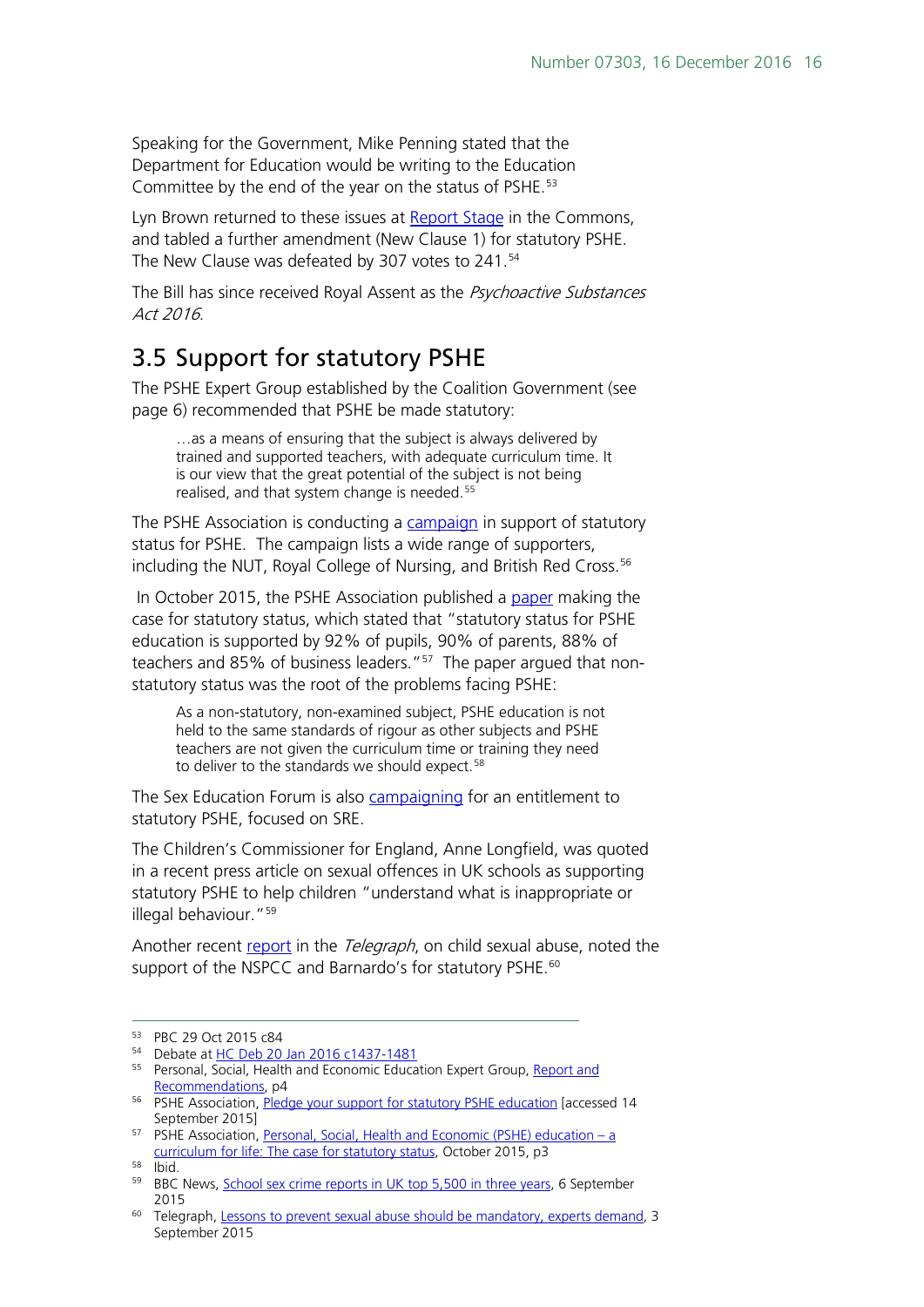## <span id="page-16-0"></span>3.6 Opposition to statutory status

During the First Reading debate of the Personal, Social, Health and [Economic Education \(Statutory Requirement\) Bill 2015-16,](http://services.parliament.uk/bills/2015-16/personalsocialhealthandeconomiceducationstatutoryrequirement.html) (see section 3.1), Philip Davies argued against the Bill and the principle of PSHE being made statutory:

I oppose the Bill in principle. Parents who do not want their children to have the values of their teacher inflicted on them when they may be against the values of those parents should be supported by this Parliament in being able to remove their children from such lessons if they see fit. Parental responsibility, parental choice and the freedom of parents to allow children to be brought up with their values should be protected in this House, not just trampled over because we happen to have different individual opinions.<sup>[61](#page-16-1)</sup>

Opposition to statutory PSHE often focuses on the issue of parental responsibility and whether it is appropriate for the type of issues covered in PSHE to be taught by teachers rather than parents. In written [evidence](http://data.parliament.uk/writtenevidence/committeeevidence.svc/evidencedocument/education-committee/personal-social-health-and-economic-education-and-sex-and-relationships-education-in-schools/written/15451.pdf) to the Education Committee, the Family Education Trust stated that "most of the components of PSHE are the primary responsibility of parents" and that:

The more that schools take to themselves responsibility for these areas, the less parents will be inclined to view them as their responsibility. If PSHE were to become a statutory part of the curriculum alongside other curriculum subjects, there would be a very real danger that, over the course of time, parents would no more consider themselves responsible for these aspects of their children's physical, emotional and social development than they typically regard themselves as responsible for the teaching of English, maths, history and science.<sup>[62](#page-16-2)</sup>

[Evidence](http://data.parliament.uk/writtenevidence/committeeevidence.svc/evidencedocument/education-committee/personal-social-health-and-economic-education-and-sex-and-relationships-education-in-schools/written/10091.pdf) to the Committee from the Evangelical Alliance raised similar issues, emphasising the role of parents in teaching the topics covered in PSHE, with particular reference to the sensitivity of SRE.<sup>[63](#page-16-3)</sup>

<span id="page-16-1"></span> <sup>61</sup> HC Deb 15 Jul 2015 c931

<span id="page-16-2"></span><sup>&</sup>lt;sup>62</sup> Family Education Trust, [Further Written Evidence to the Education Committee,](http://data.parliament.uk/writtenevidence/committeeevidence.svc/evidencedocument/education-committee/personal-social-health-and-economic-education-and-sex-and-relationships-education-in-schools/written/15451.pdf) November 2014

<span id="page-16-3"></span><sup>&</sup>lt;sup>63</sup> Evangelical Alliance[, Written Evidence to the Education Committee,](http://data.parliament.uk/writtenevidence/committeeevidence.svc/evidencedocument/education-committee/personal-social-health-and-economic-education-and-sex-and-relationships-education-in-schools/written/10091.pdf) July 2014